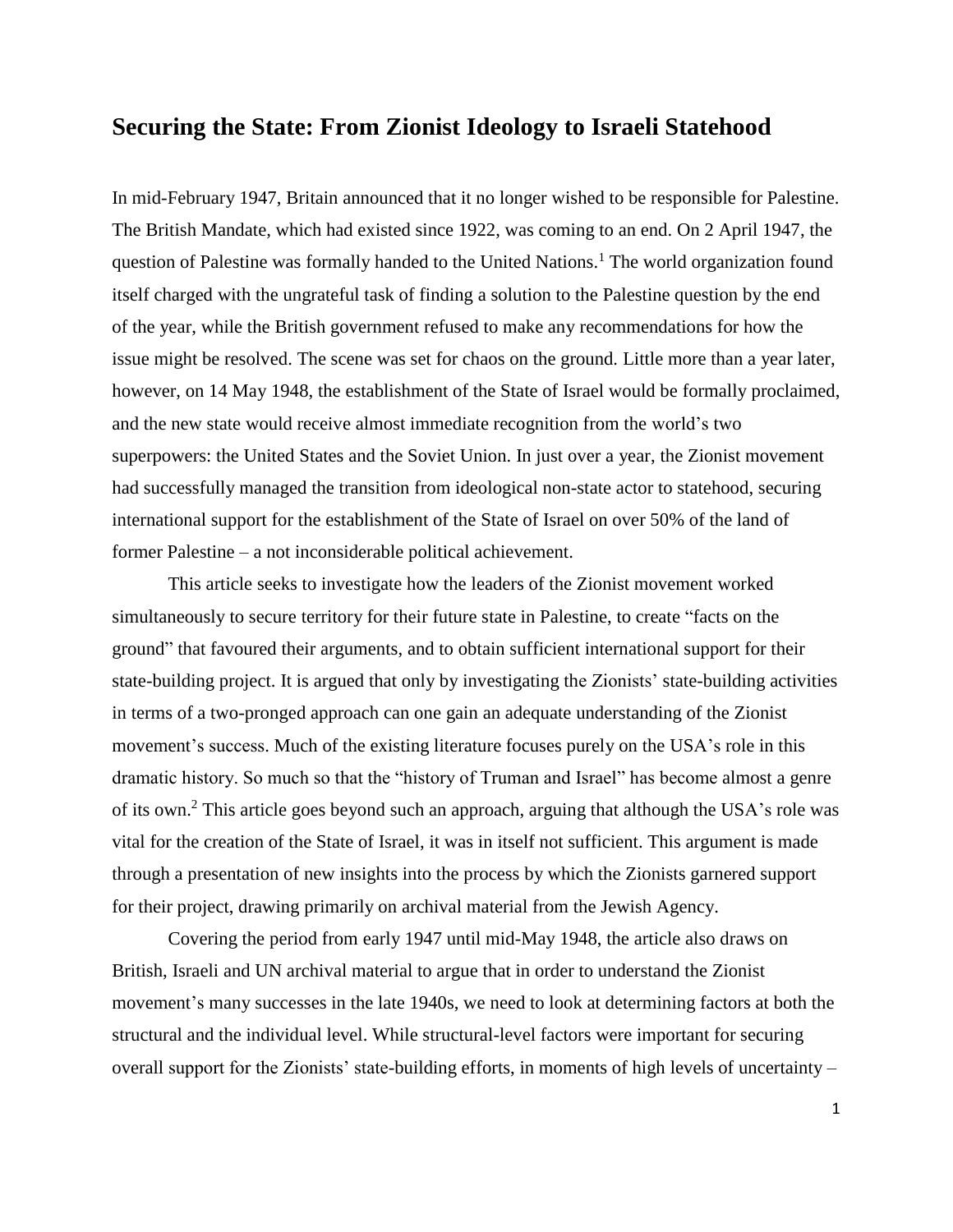what might be called "tipping points" – it was the actions of a handful of key individuals that secured the Zionists' desired outcome.

#### **Structural Backdrop**

In order to appreciate the specifics of the developments presented here, it is necessary to understand the modern history not just of Palestine but of the international scene in general. The late 1940s were one of the most decisive and transformative periods of modern history, and the structural changes that took place at that time would considerably influence the way in which the question of Palestine would be addressed.

For one thing, this was an era of decolonization, something that directly affected Palestine. The collapse of the British Empire, along with the end of the Mandate system, meant that a new future was being shaped in the Arab world. Arab nationalism was on the rise, and one after another of the countries surrounding Palestine was gaining independence.<sup>3</sup> This was to be the second wave of self-determination.<sup>4</sup>

In addition, a considerable sense of optimism surrounded the newly established United Nations. This optimism was combined with the sense of responsibility shared by many of the new world body's founders that the UN could not be allowed to fail as its predecessor, the League of Nations, had done – at least not within the area of peace and security.<sup>5</sup> Furthermore, there was a general belief in the UN's ability to "settle" issues.<sup>6</sup> During this period, and in the context of the issue of self-determination, seven new states were granted UN membership – Afghanistan, Iceland, Sweden and Siam (Thailand) in 1946, Pakistan in 1947 and Yemen and Burma in 1948, while another eleven countries applied unsuccessfully for admission.<sup>7</sup> This is worth bearing in mind. On the one hand, it meant that the world was "used to" new states coming into being. In other words, the period was characterized by a certain momentum into which the Zionist project fitted easily. On the other hand, it reveals that self-determination was somewhat *de rigueur* in the period concerned. Thus, in the dispute over Palestine, both parties would advance arguments based on the principle of self-determination, though such arguments technically favoured the Arab Palestinians who, as the majority population by a ratio of two to one, could demand a state of their own under the principle of taking over the pre-existing political unit.<sup>8</sup>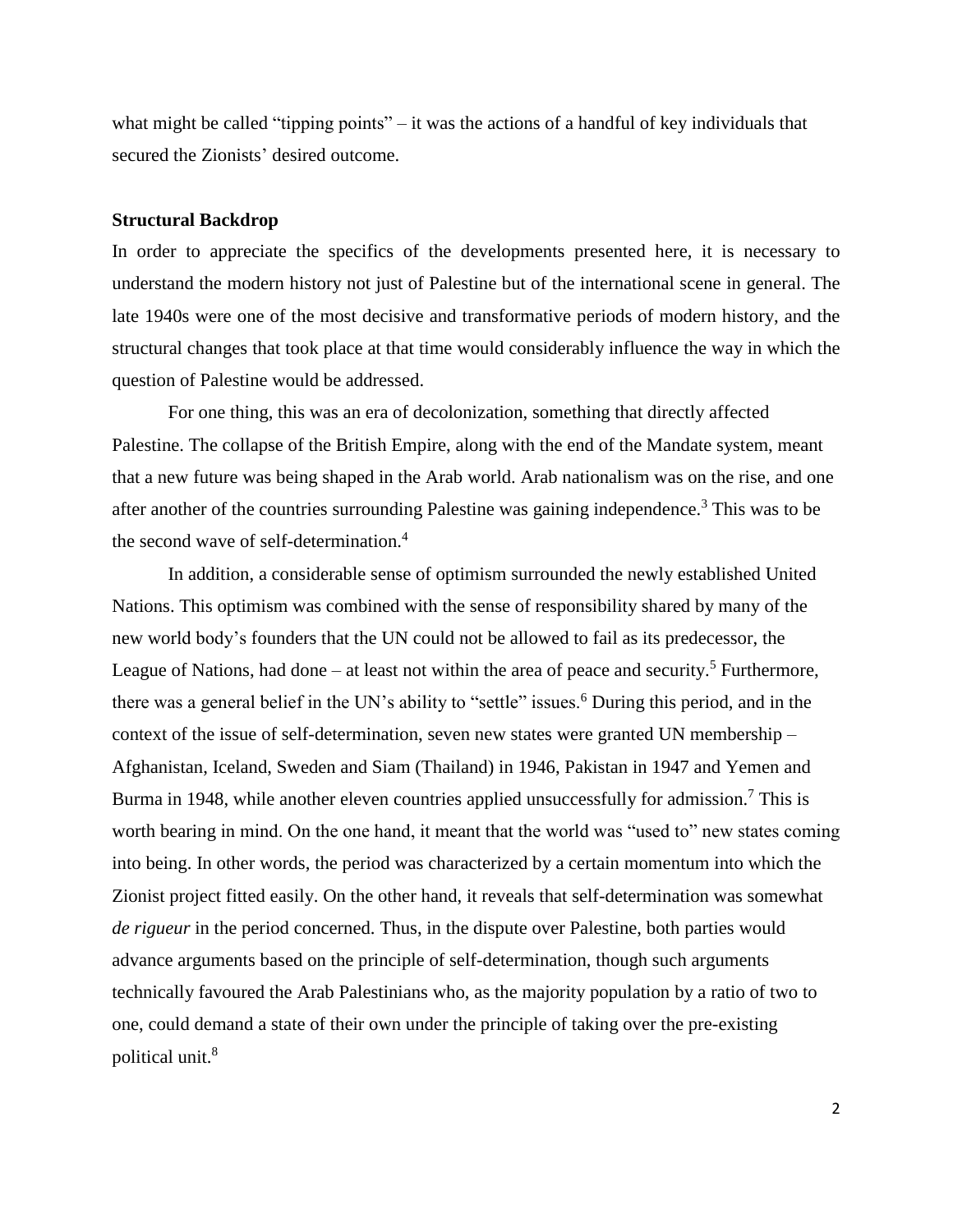A third structural factor was the dawning of the Cold War. Among other things, this meant that Britain was falling behind as a world power, while the United States and the Soviet Union were becoming increasingly dominant in world affairs – a situation in which the Middle East would prove no exception. As a direct result of the emergence of this new world order, different states would gather into political blocs. As we will see later, from early on the Zionist leadership displayed a remarkably good understanding of the game of bloc politics that was beginning to emerge.

Lastly, the period was deeply marked by the Holocaust that had just ended. This almost inconceivable tragedy loomed like a giant shadow over the world, affecting the situation in Palestine in a variety of ways. For one thing, the Holocaust had turned Zionism into the primary ideology among world Jewry. That said, a number of Jewish organizations remained distinctly non-Zionist in their outlook, most particularly in the USA. Yet, the plight of the Jews still encamped throughout Europe would help to unite and rally these non-Zionist groups to the Zionists' cause.<sup>9</sup> Finally, the Holocaust had created a sense of guilt throughout the Western world.<sup>10</sup> While this may not have been sufficiently great to support massive Jewish immigration into the Western countries themselves, it was large enough to support calls for the establishment of a Jewish state in Palestine.<sup>11</sup>

One should note, however, that beyond these structural issues – elements that often worked in the Zionists' favour – there were a large number of issues that clearly disfavoured the Zionist project: For one thing, not only were Jews outnumbered in Palestine by two to one, but the majority of Jews lived outside the area the Zionists were claiming for their state. Related to this was the fact that Jews owned less than 10% of all land in Palestine. Also, as a non-state actor, the Zionist movement lacked access to official diplomatic channels. The Zionists had no representation in the UN, whereas five Arab states were members of the world organization. These were all adamantly opposed to the Zionist project, as were both Britain and key elements of the US State Department. In other words, when the Zionists began their state-building project, they were waging an uphill struggle.

# **On the Ground: Building Institutions**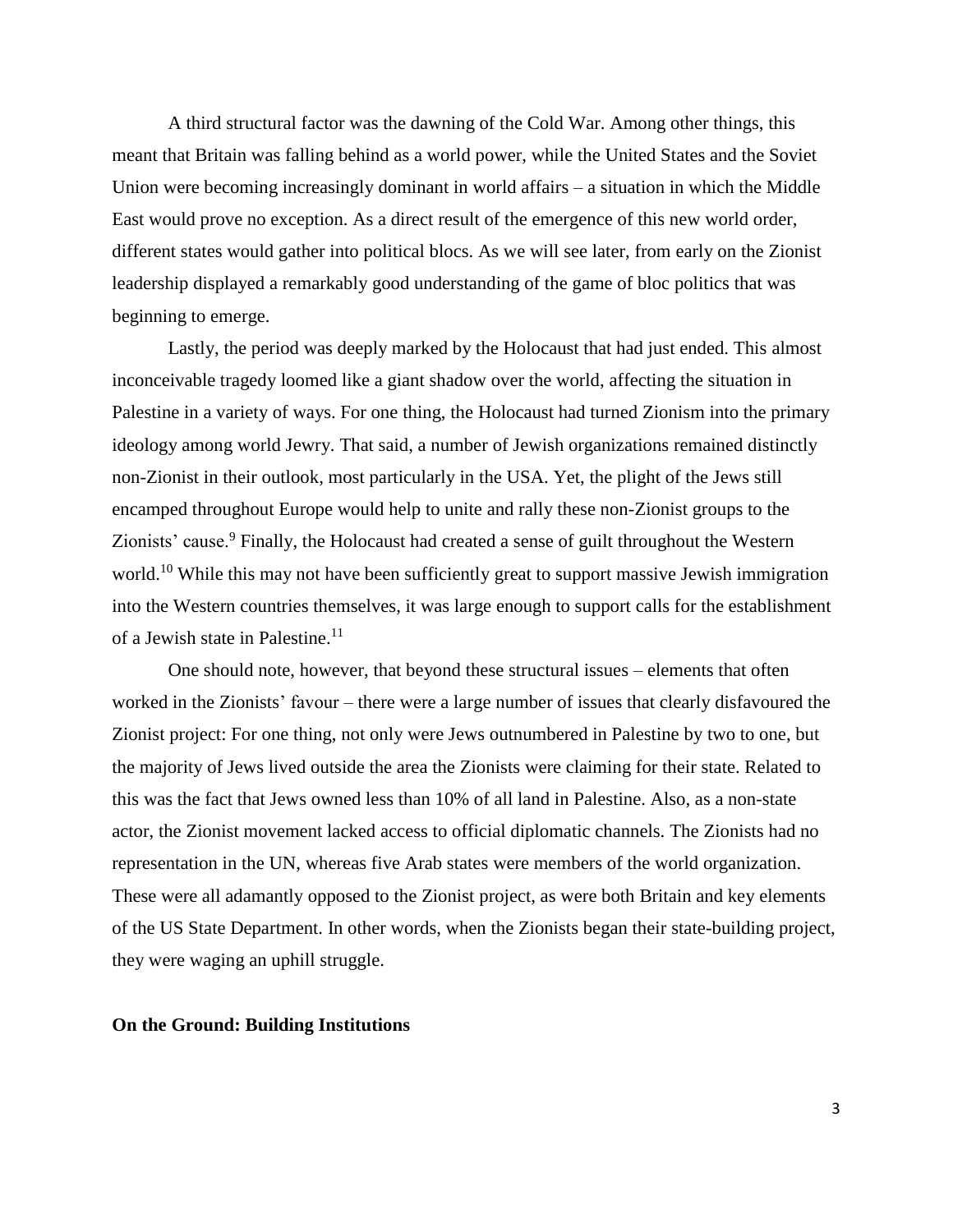Zionist diplomatic efforts conducted around the world in the period 1947–1948 cannot be separated from what was going on in Palestine at this time, and vice versa. On the ground in Palestine, the *Yishuv* (Jewish community in Palestine) had meticulously been building state-like institutions and had been promoting Jewish immigration to Palestine for several decades.<sup>12</sup>

The efforts of the *Yishuv* had led to an increase in Jewish landownership in Palestine from a mere 2% in 1921, to 6% in 1939, and to 8.6% by 1947.<sup>13</sup> This programme of land acquisition was remarkable, especially it took place at a time when there was massive opposition against selling land to Jews.<sup>14</sup> But, as impressive as these efforts were, they did not give sufficient grounds for a claim to the land of Palestine. Jewish ownership still represented less than 10% of the total territory. The situation was similar with regard to Jewish immigration, which had increased dramatically since 1921, when Jews constituted 9.5% of the population of Palestine. Nevertheless, Jews represented no more than one-third of the total population in 1947. 15

The *Yishuv* was highly organized and could boast a wide range of departments.<sup>16</sup> These included a nascent ministry of foreign affairs, with its own school for diplomats.<sup>17</sup> In terms of state-building on the ground, however, most important was the creation of a separate Jewish economy in Palestine. This was centred around the Histadrut, the Federation of Jewish Labour, which had been founded in 1920. Beyond creating jobs, organizing workers and managing industry, the Histadrut also formed the Haganah, the predecessor to the Israel Defense Forces.<sup>18</sup> As the war of 1947–49 would show, the Haganah rapidly grew into an army in waiting, capable of holding and expanding its area of control. For tactical purposes, it was important for the Jewish Agency to signal that its members were prepared to take matters into their own hands,<sup>19</sup> and that they were ready to set up a state within the agreed boundaries once a UN partition proposal had been approved.<sup>20</sup>

Yet, even though a highly efficient para-state had been built up on the ground in Palestine, one that the US State Department described as "virtually a state at the threshold of birth",<sup>21</sup> support from the world community for the establishment of a Jewish state in Palestine was never a given. And, despite the fact that immigration and land acquisition were on the rise, the physical impact of the Jewish Agency on the ground remained limited. The Zionist statebuilding project faced considerable opposition. In fact, even hours before the final vote on a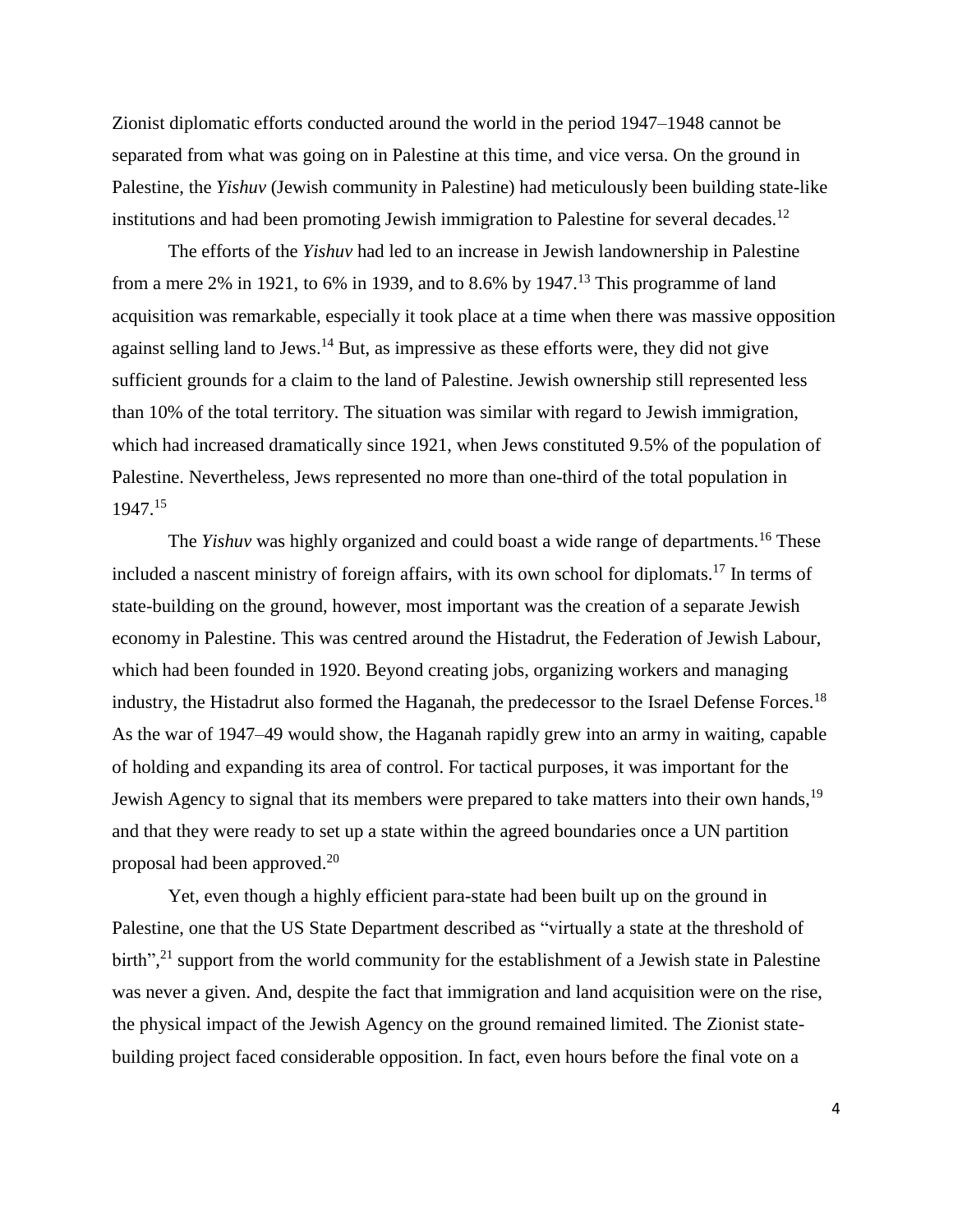partition of Palestine was to be held in the UN, it seemed that the Zionists might fail to gain the necessary two-thirds majority in the General Assembly. How, then, did the Zionist movement succeed in securing the necessary international support for its project?

# **The International Scene: Garnering Support**

Zionist leaders understood early on that if they were to gain the world's support for their project, they would need the help and support of the USA. In addition, by as early as January 1947, the Jewish Agency displayed a clear understanding of the potential offered by the fact that the world's states had begun to organize themselves in terms of political bloc formations. Early in the Zionist movement's efforts, considerable strategic planning went into assessing how to utilize this situation to best advantage. If they could succeed in swaying the US vote, the Zionists were certain that practically the entire Latin American bloc would follow the US lead, while the key to the Scandinavian and Western European countries was Great Britain.<sup>22</sup> By the time it had become clear, however, that Britain would *not* support the Zionist project and that the "Palestine question" would be referred to the  $UN<sub>1</sub><sup>23</sup>$  David Ben-Gurion quickly framed the challenge his movement faced: "There are many centres of power in the United Nations – the United States, the Soviet Union, Britain, France and others; where should we concentrate our efforts?"<sup>24</sup>

Already at the beginning of 1947, Walter Eytan, the founder of the Zionist 'school for diplomats' and later the first director-general of the Israeli foreign ministry,<sup>25</sup> mapped out a strategy for how the Zionist movement could best influence the various centres of international power. He suggested that the Jewish Agency's focus be split across four key areas: Jerusalem– Cairo, Washington, London and Paris. Jerusalem and Cairo were identified as the main sources of information on the Middle East for diplomats, and it was seen as vital that Zionist activists work to influence this information. Washington was seen as critical in terms of influencing the USA and the Latin American countries. London was seen as vital for "our campaign in Scandinavia and the Low Countries", while the Paris office "should be responsible for France herself as well as countries like Czechoslovakia, Poland and Yugoslavia."<sup>26</sup>

Eytan analysed the likely stance of various UN members and how the Jewish Agency should approach them. His analysis is telling and highly informative in terms of how the Zionists amassed support for their project: The Arab states were "discount[ed] all together", as were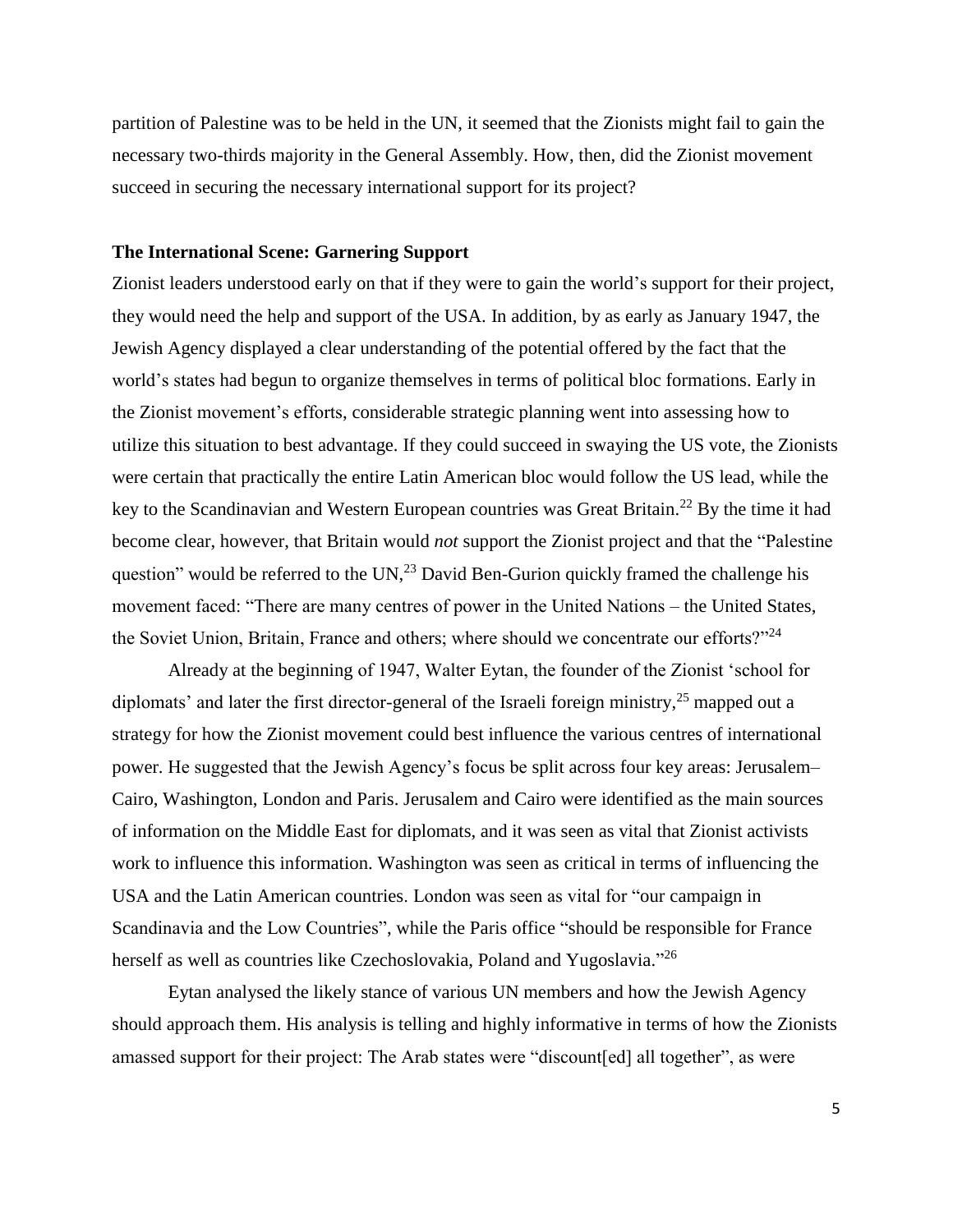states such as Afghanistan, India, China, Iran and Turkey – all states with large Muslim populations. Next, the Scandinavian countries and the Benelux states were singled out for a "special effort" aimed at moving them away from the British position, which these countries normally followed, and over to the Zionists' side. The Latin American countries were identified as "numerically the most important single bloc", which thus called for a "very special effort" from the Zionist movement, though most of the Latin American countries were expected to "follow the American line." Lastly, Eytan thought that while there was probably nothing the Zionists could do regarding the British, "the Dominions are by no means hopeless". In addition to South Africa and New Zealand, thought to be the two best bets, Australia and Canada would be pursued rigorously.<sup>27</sup> In many ways Eytan's analysis would provide the blueprint for how the Jewish Agency would work diplomatically throughout 1947 and 1948, and it reveals one of the most efficient tactics employed by the Zionists: When it was possible to use the bloc voting system as an efficient way of securing support, they would approach the relevant bloc leader, while in those cases where a bloc leader was thought likely to vote against the Zionists, they would aim to bypass the bloc structure by approaching bloc members on an individual basis.<sup>28</sup> The only thing that would prove to be off in Eytan's analysis was the fact that he counted the Soviet Union as a certain opponent.

On 2 April 1947, when Britain formally handed over responsibility for the Palestine question to the UN, the Jewish Agency began sending representatives around the world to lobby for its cause, much according to the plan mapped out by Eytan.<sup>29</sup> Two teams were to visit the Western European countries, three groups of representatives were sent to cover Latin America, three groups were to be sent to the British Dominions, and one to each of the two Eastern European countries whose support it was hoped could be secured: Czechoslovakia and Poland.<sup>30</sup> The "hunt" was not just for supporters, but for vocal ones – countries that could be "used" to present the Zionist cause at the UN.<sup>31</sup> Such vocal supporters could help to counter-balance the Arab representation in the UN. As part of their mission to the Western European countries, Abba Eban and Berl Locker were instructed to set up "either a small political committee" or "a liaison officer" with whom the Jewish Agency "could keep in direct contact from here and who will maintain relations with the respective government". In addition, "wherever possible" they should attempt "to establish Christian Pro-Palestine Committees."32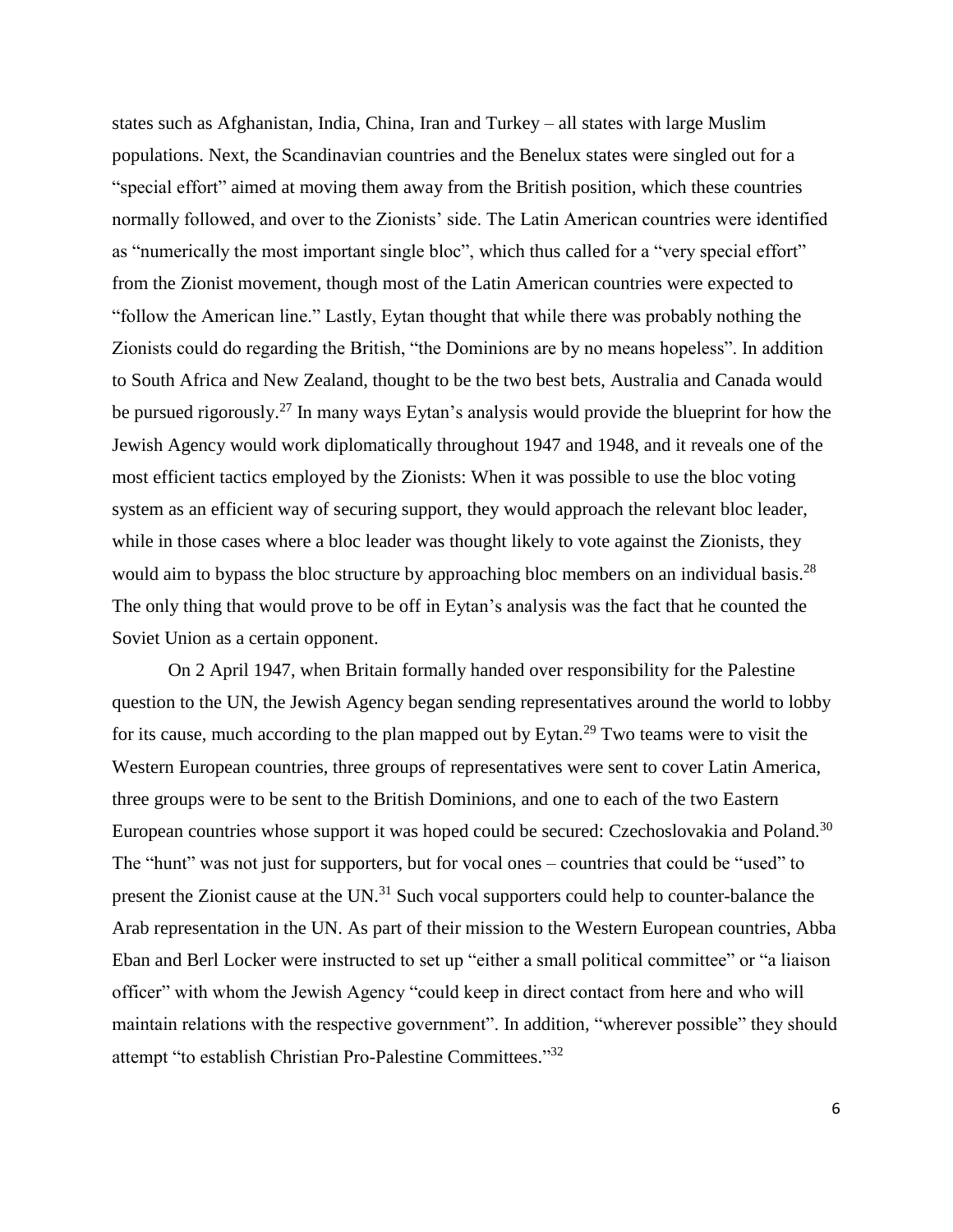Abba Eban would later note the importance of these visits to different countries, recalling how "Zionist envoys would divide the map of the world and go out and seek the support of governments whose votes would become crucial." <sup>33</sup> In Europe, the Zionists visited Belgium, Holland, Sweden, Denmark and Norway.<sup>34</sup> These efforts to win over the smaller Western European countries represented an attempt to undermine – or at least bypass – Britain's traditional dominance. A similar approach was applied to the countries of the British Commonwealth. In some cases, as with Jan C. Smuts, prime minister of South Africa, the Zionist movement was able to appeal personally to heads of state for support in the UN debate. Jan Smuts was both a friend of Zionist leader Chaim Weizmann and an ardent Zionist himself,<sup>35</sup> and he was therefore asked to use his influence over other state leaders within the Commonwealth.<sup>36</sup> South Africa's UN representative was also asked to take a clear pro-partition stance and to make use of South Africa's influence in relation to the other countries of the Commonwealth.<sup>37</sup> Canada, it was believed, could step out of line with Britain and use its influence towards the other Commonwealth countries owing to its "growing prestige in the United Nations" and its close friendship with the United States.<sup>38</sup> In Australia, however, Michael Comay of the Jewish Agency had little success with the Australian premier, though he did succeed in securing expressions of support for the idea of a "liberal partition" in a meeting with Foreign Minister Herbert Evatt.<sup>39</sup>

Although much of the campaign focused on the Zionists' readiness for statehood, an important part of the Zionist campaign also involved delegitimizing the Arabs. It was believed that discrediting Arab policies within the UN sphere would "lay the ground-work" for subsequent Zionist diplomatic efforts.<sup>40</sup> It was therefore decided that material that cast slurs on the Arabs for "their internal weakness, backwardness, ignorance, feudalism, discrimination against minorities, and the situation of the Jews there" should be distributed by a range of Jewish organizations, though not by the Jewish Agency itself – most probably to disguise the fact that such material was an attempt by one involved party to defame the other.<sup>41</sup> In this material, the "intransigence" of the Arabs and Mufti Hajj Amin al-Husseini's ties with the Nazi regime during World War II were stressed.<sup>42</sup> The Mufti himself was described as "a feudal, theocratic tyrant."<sup>43</sup> One of the motivations behind this defamatory campaign was to make it possible for the Zionist movement to claim to be *the* rational voice in Palestine within the international arena. <sup>44</sup> A similar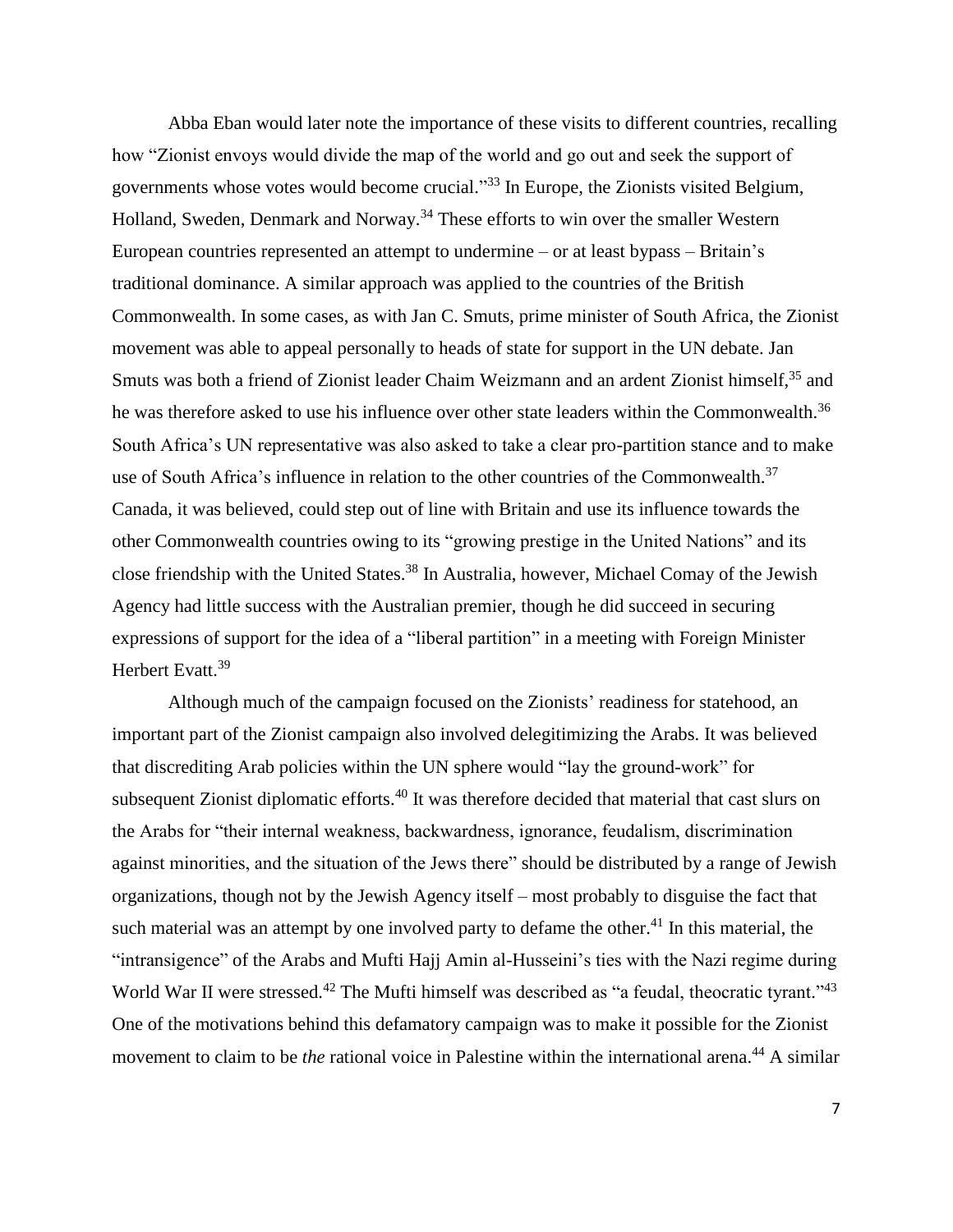strategy would also prove useful for the Zionists later on, when the Jewish Agency was able to present the Jewish "yes" to partition as a compromise, while ensuring that the Arab's stance to the partition proposals was viewed as war-mongering and uncompromising.

#### **Creation of UNSCOP and Establishing the Terms of Reference**

On 28 April 1947, the UN called a Special Session to discuss the issue of Palestine. The chief outcome of this meeting would be the establishment of a fact-finding mission, the UN Special Committee on Palestine (UNSCOP), which would travel to Palestine to investigate the issue further before making its recommendations to the UN General Assembly by 1 September. The first major political battle in this Special Session revolved around the "terms of reference" under which Palestine was to be handled by the UN. While on the surface this seemed like a simple matter of procedure, the outcome of the discussion would have substantial consequences for the parties involved.

On 5 May, a resolution was passed that formally invited the Jewish Agency to the General Assembly to present its case.<sup>45</sup> The importance of this development should not be underestimated. As the UN was beginning its treatment of the Palestine question, Jewish leaders regarded it as vital that they were able to participate and influence the process as it developed. Members of the Jewish Agency understood the importance of appearing in front of the Committee with a united Jewish voice and therefore took pains to ensure that it would be the Agency alone, and no other Jewish organization, that would represent the Jewish point of view at the Special Session.<sup>46</sup> Jewish leaders in the USA also agreed to coordinate their contacts with the US government, so that the same arguments would be presented in different meetings with different US State Department personnel.<sup>47</sup>

From a Zionist perspective, the first victory with regard to the terms of reference in the Special Session was the rejection of a proposed reference to "independence of the "population"<sup>38</sup> which would have favoured the Palestinian Arabs, who made up the majority population on the ground. A second Zionist victory came in the form of a potential expansion of the terms of reference to include the problem of Jewish displaced persons in Europe.<sup>49</sup> Although the final UN text makes no specific reference to the plight of Jewish displaced persons, the possibility of their inclusion is not ruled out, leaving the decision up to UNSCOP.<sup>50</sup> A third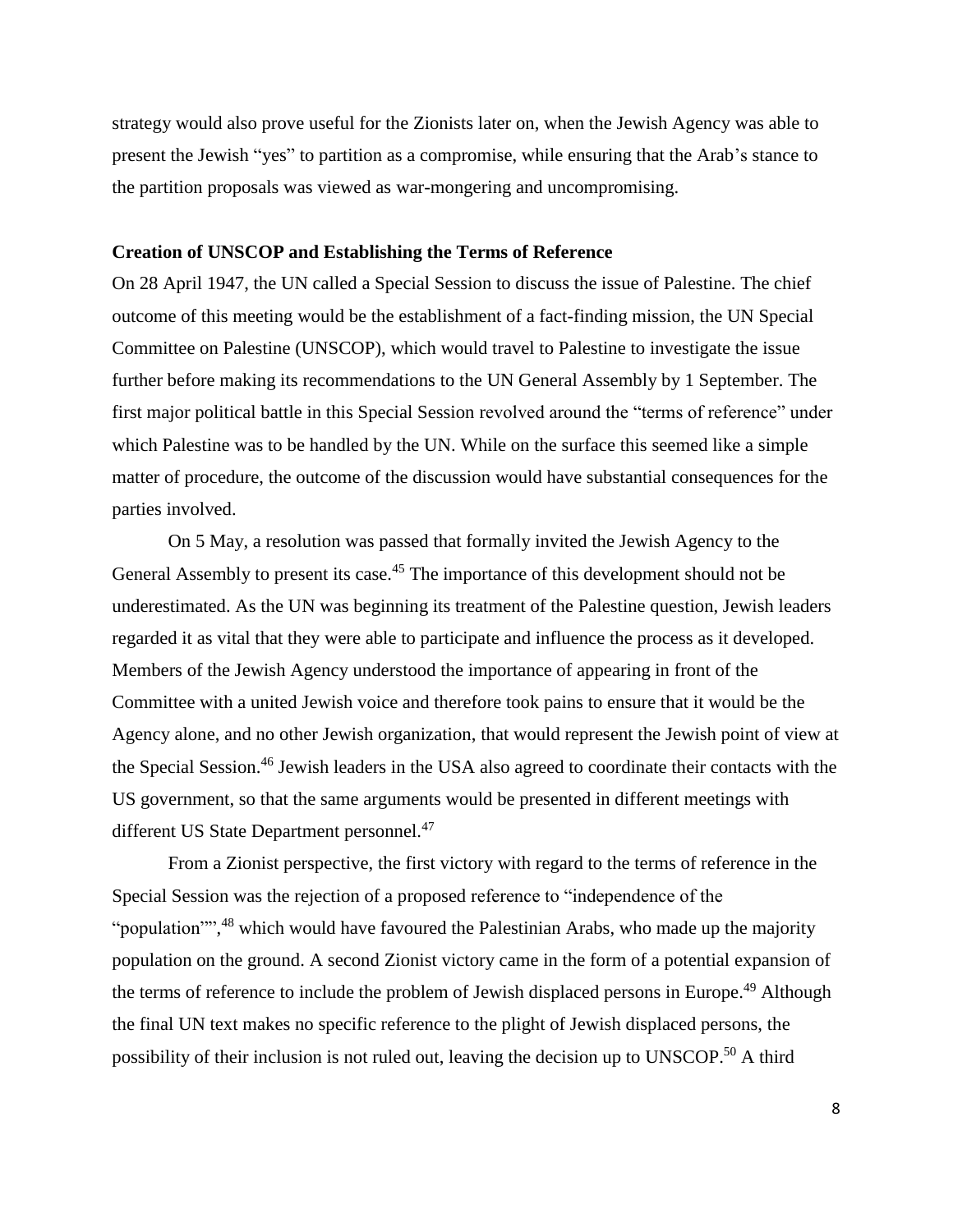triumph for the Zionists was the fact that the final text made no reference to "interested states", a formulation to which the Zionist movement was adamantly opposed because the phrase clearly referred to the Arab states.<sup>51</sup>

In addition to the terms of reference, another main issue during the Special Session was the composition of UNSCOP. One of the key tactical goals of the Jewish Agency was to avoid having Arab representatives on the Special Committee, a point that was stressed throughout the proceedings.<sup>52</sup> In general, the Zionists attached considerable importance to having states sympathetic to their cause on this Committee. And, in their efforts to influence the selection process, they were able to draw on the support of UN Secretary-General Trygve Lie.<sup>53</sup> According to Loy Henderson, head of the US State Department's Near Eastern Affairs Bureau, the Jewish Agency worked actively to influence the choice of certain countries, Guatemala being one of their favourites.<sup>54</sup> In the end, neither Britain nor any of the Arab states were represented on the Committee, but Guatemala was. And, as soon as the member-states of UNSCOP had been announced – Australia, Canada, Czechoslovakia, Guatemala, India, Iran, the Netherlands, Peru, Sweden, Uruguay and Yugoslavia – the Jewish Agency shifted its attention to efforts to influence the decisions of the various countries regarding which individuals they would place on the Committee.<sup>55</sup>

The many successes the Zionists enjoyed in this Special Session may seem simply procedural – questions of Jewish Agency representation, terms of reference and the composition of the Special Committee – but they had considerable substantial importance. Furthermore, although each of the victories may have seemed minor in itself, taken together they created a systematic advantage for the Zionist movement that would be consolidated, built on and utilized in subsequent stages of the Zionist campaign.

One of the greatest surprises of the Special Session was the declaration by the Soviet Union's UN representative, Andrey Gromyko, that Russia was willing to support partition.<sup>56</sup> This was a massive blow to the Arabs, who had counted on support from the Soviet bloc.<sup>57</sup> It also meant that one of the major political blocs that the Zionists had placed in the definitive 'no' column was suddenly located safely within the Zionist fold. From this point on, the Jewish Agency could concentrate its efforts on securing US support.<sup>58</sup>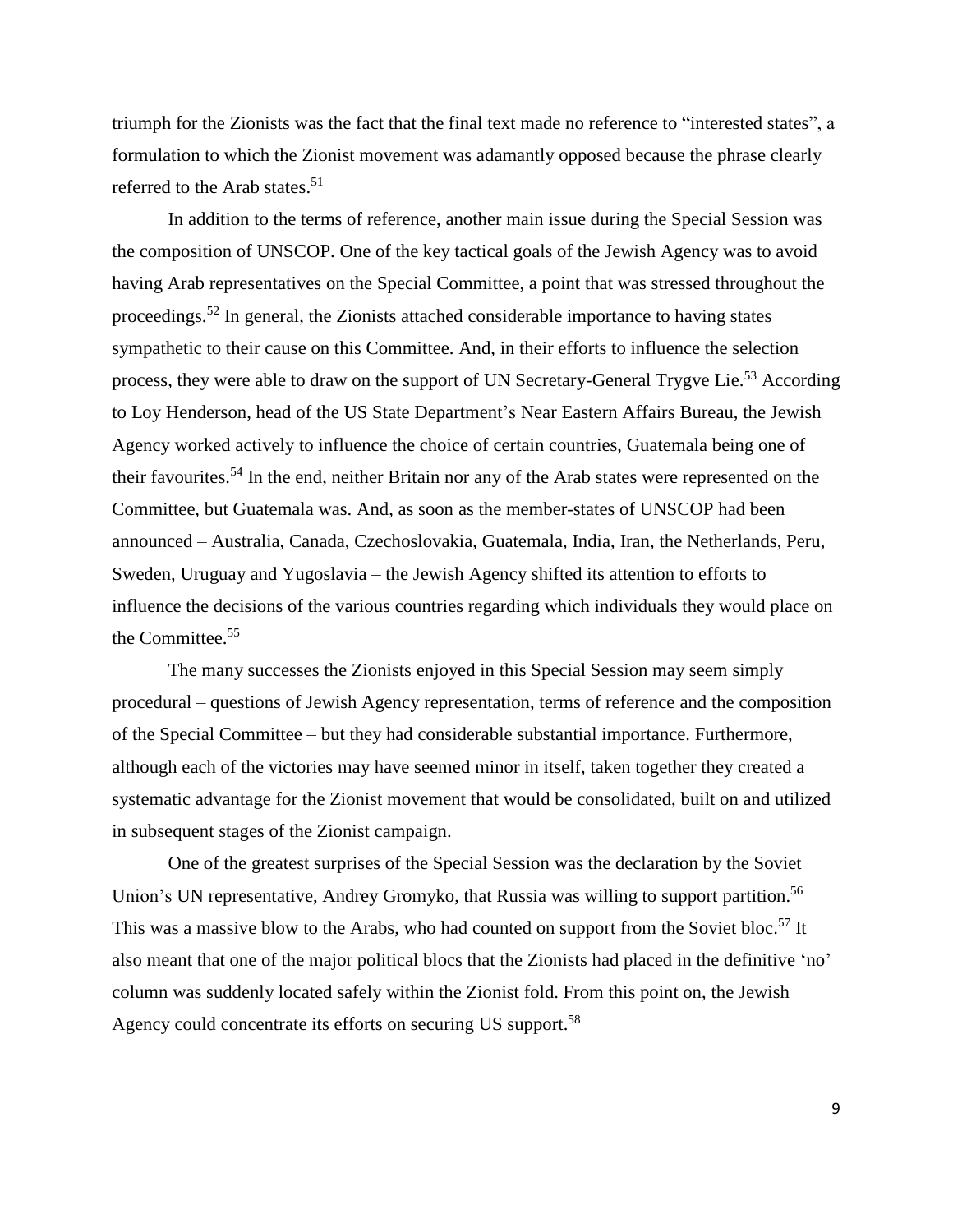In addition to the procedural victories of the Special Session, Jewish Agency representatives won considerable diplomatic terrain by presenting themselves as moderates in comparison to the Arab delegates.<sup>59</sup> A case in point turns on how the Arab states responded to the outcome of the Special Session. After losing the battle over the terms of reference, the Arabs decided to boycott all subsequent UNSCOP hearings. This would turn out to be a huge tactical error, ultimately giving the Zionist movement one of its greatest advantages.<sup>60</sup>

# **UNSCOP**

The benefits provided by the seemingly small victories in the Special Session, along with the Arab decision to boycott UNSCOP, soon became evident once the Committee started its work. The Zionists promptly followed up on their efforts in the General Assembly by arranging for David Ben-Gurion to send the Committee a personal welcome note, in which he promised its members all the help they might want. Attached to the welcome letter were 30 copies of *The Jewish Case,* an anthology of the material that had been given by the Jewish Agency to the Anglo-American Committee of Inquiry in 1946.<sup>61</sup> And, in the subsequent period, the Jewish Agency continued to be play an active part in the Commission's work. During UNSCOP's stay in Palestine, the Agency reached out to its members personally, inviting them into their homes and engaging in discussions that could last for hours.<sup>62</sup> Particular and personal attention was paid to members of the commission that were seen as being able to "sway the balance".<sup>63</sup> Included in this work was the provision of guided tours to the camps that had been set up in Palestine for Jewish displaced persons from Europe, where Committee members could interview Holocaust survivors.<sup>64</sup> In all ways, the apparatus of the Jewish Agency was superior to that of the Arabs. The Arab side was also quickly losing ground internationally on account of its decision to boycott UNSCOP's work.<sup>65</sup> The Jewish Agency further increased its advantages by wiretapping the rooms of the Committee members, and was thus able to obtain continually updated information about the Committee's internal discussions.<sup>66</sup> In addition, the Agency also arranged matters so that the Committee's members would meet Jews in Palestine who spoke and presented the Jewish case in the Committee members' respective languages.<sup>67</sup>

By mid-July, the Zionists could see some of the fruits of their extensive labour: It was beginning to be clear that a majority of the UNSCOP team favoured a partition of Palestine.<sup>68</sup>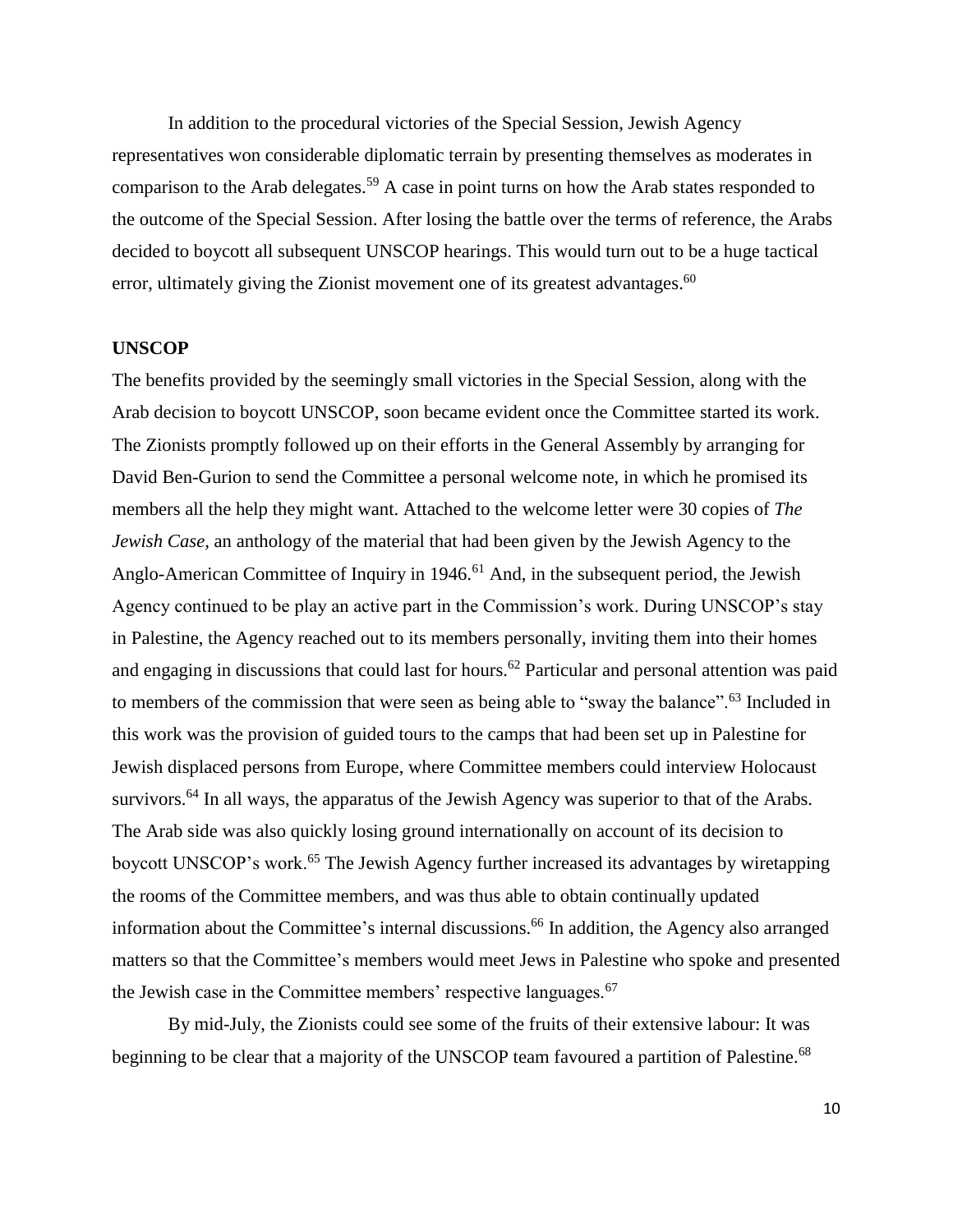Considering that the Zionists owned only 10% of the land at this point, this was a significant achievement. Nevertheless, it remained uncertain whether the Committee's final recommendation would go in the Zionists' favour, or whether such a recommendation would be able to secure sufficient support within the UN General Assembly. According to Henri Vigier, an experienced French diplomat on the UNSCOP Secretariat, a recommendation to partition Palestine could only possibly gain the support of the necessary two-thirds majority in the General Assembly if UNSCOP's final report expressed overwhelming support for such a solution. Nothing less would carry enough moral weight to convince the General Assembly. As Vigier saw it, however, this was a highly unlikely scenario. Those UNSCOP members who would express support for partition, he forecast, "would probably be a small majority, possibly not more than six – the other five not voting solidly in favor of some alternative but splitting among a number of alternatives".<sup>69</sup>

After UNSCOP had finished its visit to Palestine towards the end of July, the Committee continued its work in Geneva. Here, too, the Zionists – led by Abba Eban and David Horowitz – continued their lobbying efforts. As Abba Eban would later recall of those intensive days: "We could hardly catch our breath. On and on we went, expounding, arguing, persuading, in every corridor, restaurant and hotel suite to which we could gain admission by charm or persistence or stealth."<sup>70</sup> In Geneva, Jewish Agency members directed considerable energy into their efforts to convince UNSCOP to visit the camps that had been set up for Jewish displaced persons in Europe.<sup>71</sup> A vote was called on the issue and  $-$  with six Committee members voting in favour of the motion, four against, and one abstaining – a decision was made that UNSCOP would visit the camps.<sup>72</sup> The Jewish Agency then took steps to ensure that UNSCOP would meet actual displaced persons themselves, and not just their elected representatives.<sup>73</sup> After a visit to one such camp, it was reported that "[m]embers [of UNSCOP were] very impressed of bad conditions and of unbent will of refugees to reach Palestine."<sup>74</sup> Jewish Agency leader Moshe Shertok's conclusion was straightforward: "Visit camps singular success."<sup>75</sup>

As scheduled, UNSCOP finalized its proposals on 31 August. As its members proved unable to agree on one joint proposal, two were put forth. The first, the majority proposal, favoured the partition of Palestine into a Jewish and an Arab state, with Jerusalem as a *corpus separatum* under UN control. This approach was supported by eight members of the committee.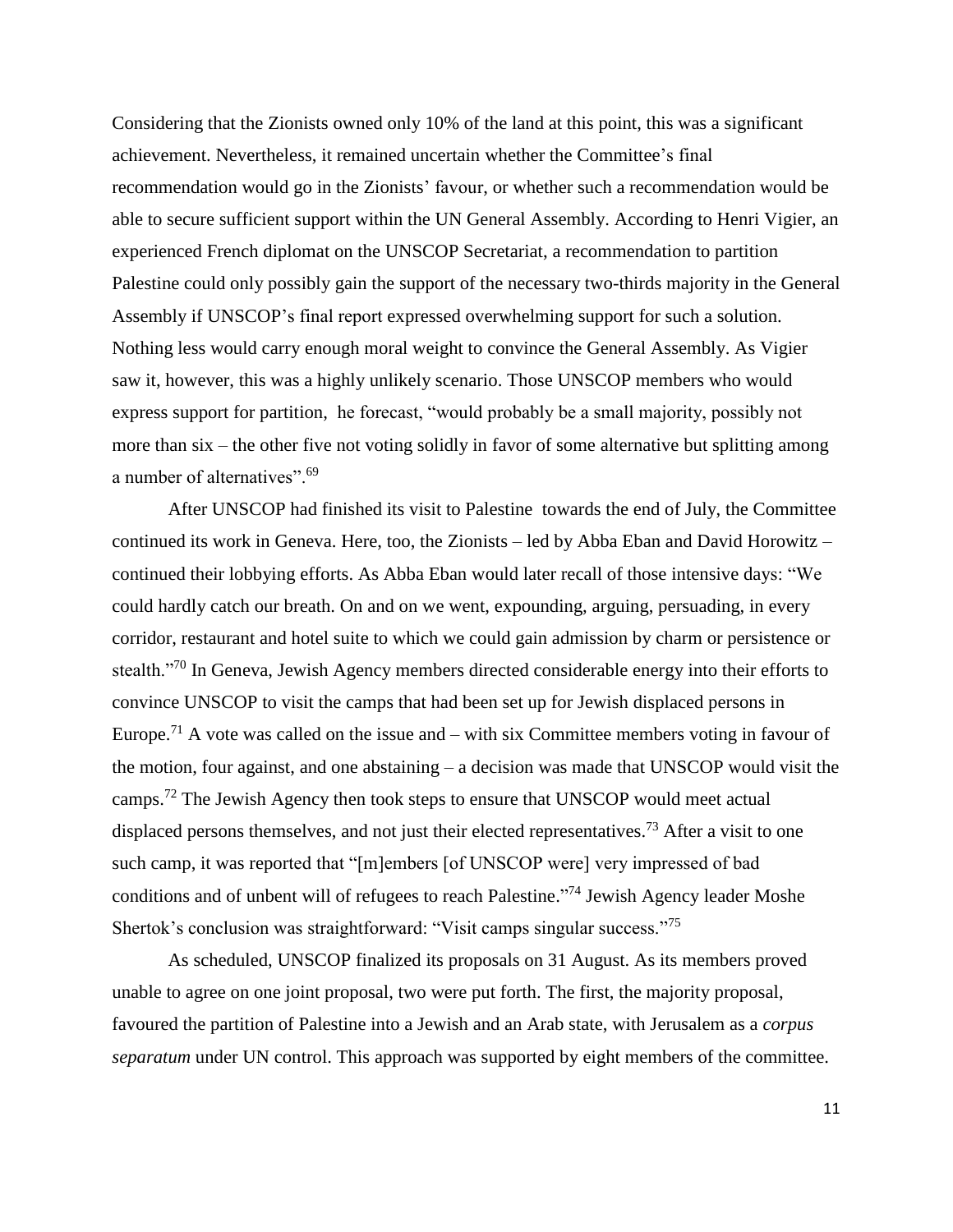The minority proposal, favoured by the remaining three members, called for the creation of a single federative state, with Jerusalem as its capital.<sup>76</sup> The question that remained was whether the majority proposal would be able to carry the necessary two-thirds vote in the General Assembly.

# **After UNSCOP: Gathering Support**

The Zionist leadership realized that if the Committee's recommendations were to receive an affirmative vote in the General Assembly, it would be necessary for the Jewish Agency to portray partition not as a victory for the Zionist movement, but rather as a *concession*. The picture that was painted was therefore of a Zionist movement that had high levels of respect for the UN and was willing to make compromises.<sup>77</sup> That the Zionists were able to successfully present the partition of Palestine as a concession on their part is indeed rather impressive. In effect, partition would grant one-third of the population over 50% of the land, when that same population actually possessed less than 10% at the time. Indeed, the majority proposal so favoured the Zionists that a British diplomat commented: "we cannot reconcile [it] with our conscience".<sup>78</sup> For historian Walid Khalidi, this idea that the Zionist movement "accepted" partition is simply part of the victor's narrative of the historical events that were unfolding. Khalidi maintains that what the Zionists in fact did was nothing more than "accepting" what was in reality "their own demand". "It is difficult", he declares, "to see why a moral kudos appertains to the party that accepts its own program".<sup>79</sup>

In a new estimate of potential UN votes carried out by the Jewish Agency on 9 September 1947, 11 countries were listed as definitely voting no, 7 as possibly voting no, and 7 as needing to be watched. If 20 countries voted against, the majority proposal would fail.<sup>80</sup> The estimate thus emphasized that that every single vote counted, and that all available methods of "persuasion" should therefore be employed. Among the countries targeted by the Jewish Agency was thus France, which was thought to be able to carry with it the votes of the Benelux countries.<sup>81</sup> However, once it became clear that, for example, Luxembourg was free to vote as it saw fit, the Jewish Agency turned its attention directly to Luxembourg's foreign ministry.<sup>82</sup> In addition to these Western European countries, considerable attention was directed at the Vatican,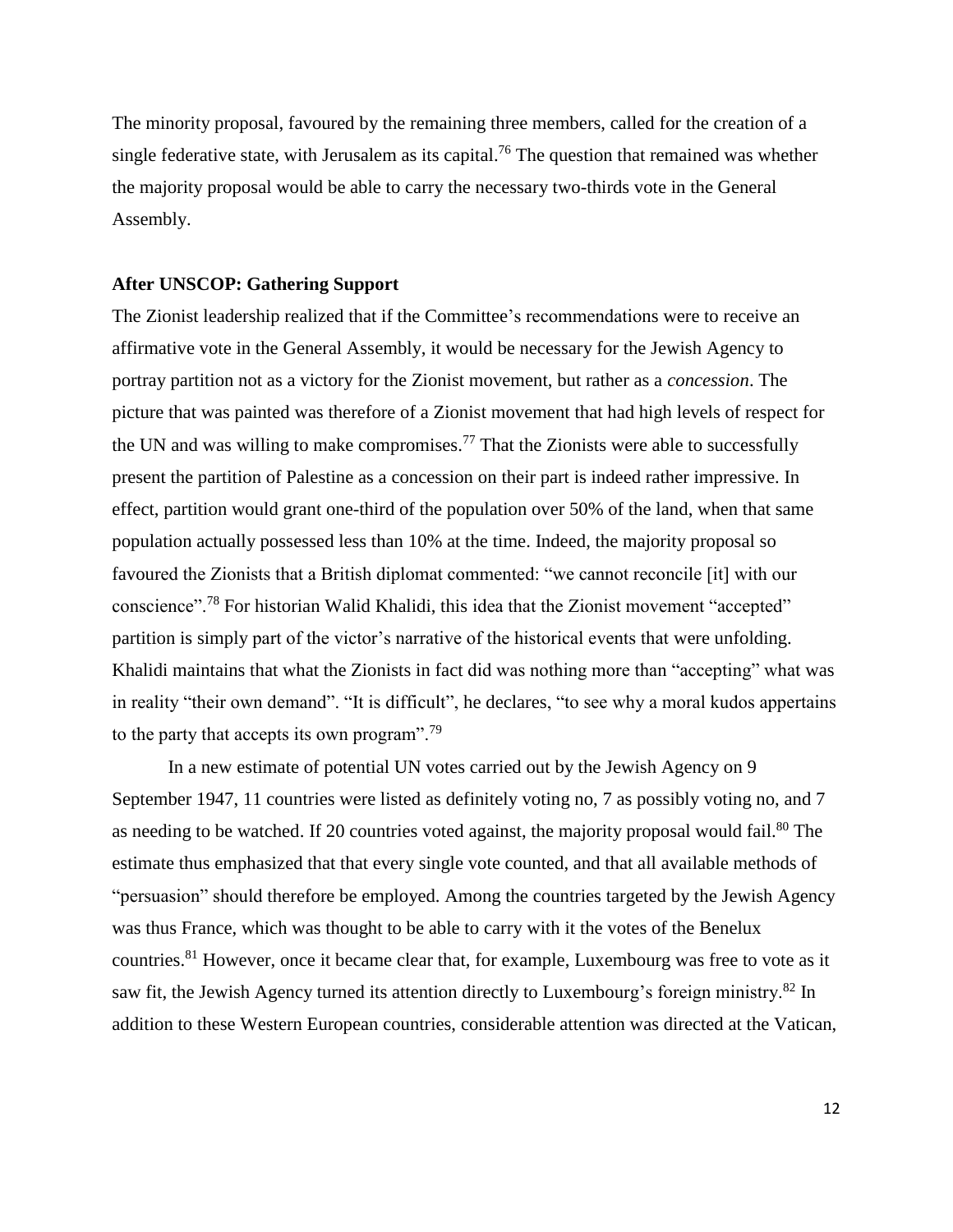which, though having no vote itself, was important for the Catholic vote in the Latin American bloc as well as in other Catholic countries. 83

With regards to the British Commonwealth, the conclusion drawn was the opposite of that for the Soviet bloc: Britain would not support partition, but all the other countries in its dominions would, with the exception of India and Pakistan.<sup>84</sup> In some cases, such as that of Canada, the stance taken by individual Commonwealth countries would ultimately take Britain by surprise.<sup>85</sup> The Zionists thus proved successful in their efforts to undermine the second of the three major blocs, and the individual votes of most Commonwealth countries seemed secure.

#### **The Battle for US Support**

While the Zionists had succeeded in securing the Eastern bloc and in breaking the British-led bloc with regard to the individual Western European countries, the final and most important bloc – led by the USA – remained uncertain.<sup>86</sup> Within the US foreign policy establishment, there was considerable internal disagreement regarding US policy on the question of Palestine. So, although reports began to surface in late September that the US State Department would support the majority proposal, the Zionist leadership was not convinced that US support was sufficiently secure.<sup>87</sup> A call was therefore sent out, in early October 1947, to all the local branches of the American Zionist Emergency Council, urging all members to

call upon your community, Jews and non-Jews, to send as many wires and letters as possible to both President Truman and Secretary of State Marshall expressing the widespread feeling of concern over reports that our government is unwilling to take an unequivocal stand with the U.N. in favor of the majority report.<sup>88</sup>

In this effort, everybody who could lend a hand was welcome, even those that were not ideologically fully on board with the aims of the Zionist movement. In the consultations among the various US Jewish organizations and the Jewish Agency, a main aim was to clarify the complicated nature of the US organizational structure dealing with the issue of partition. This was essential for ensuring that the Zionists were able to address the right person at the right time and to determine which outside influence would be most effective in terms of promoting their message to the US administration. Leading this work was Moshe Shertok (Sharett) and Rabbi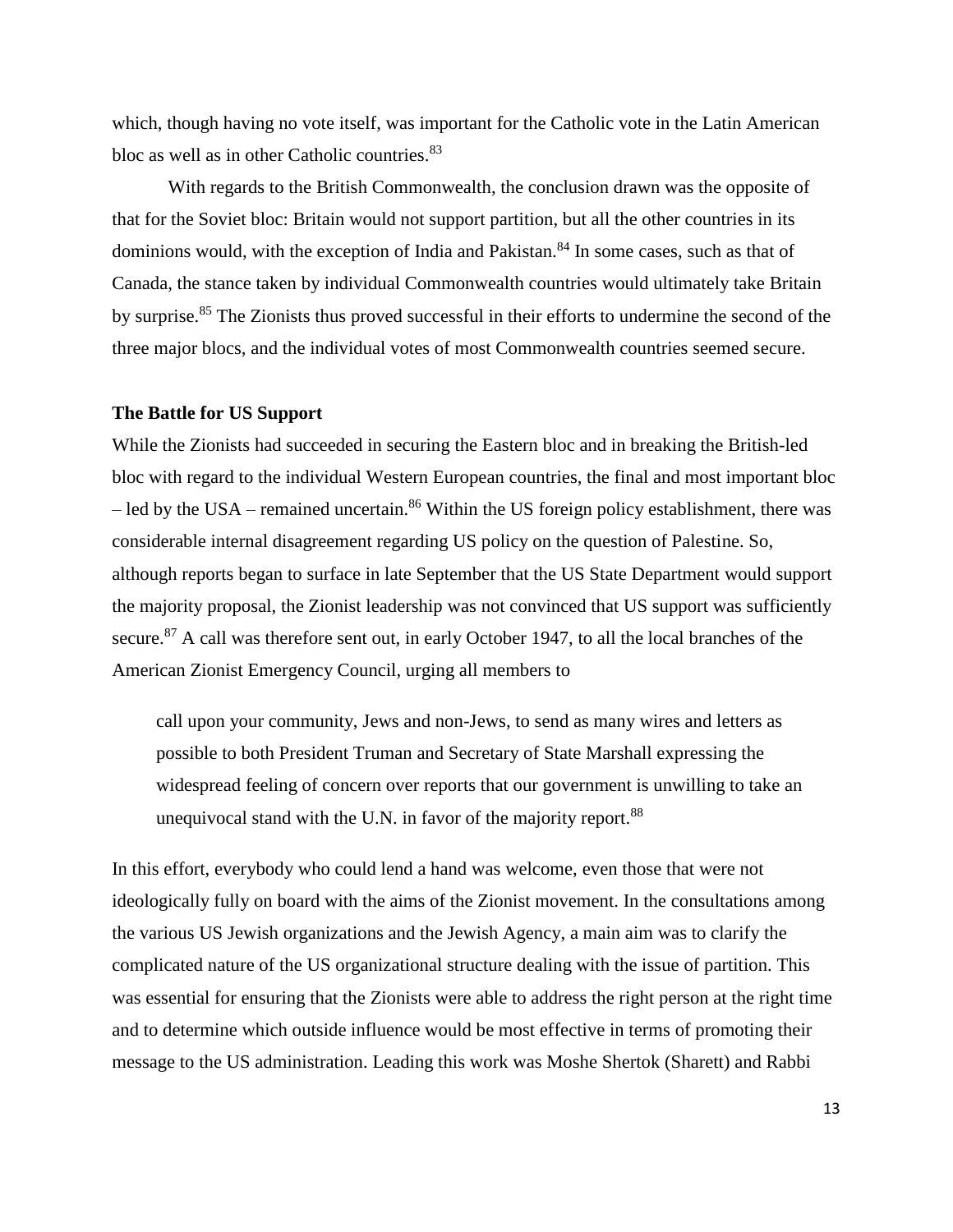Silver, who were assisted in their efforts by the American Executive of the Jewish Agency and a professional staff.<sup>89</sup>

The Zionists understood that the two individuals that were key to securing US support were President Harry Truman and his secretary of state, General George C. Marshall.<sup>90</sup> Truman's support, the Zionists had been warned, would have to be secured to such a degree that the president would "stick to this thing" and not "drop it" at the first sign of strong opposition, as was allegedly his way.<sup>91</sup> The pro-Zionist pressure Truman came under has been the theme of much research, and no attempt will be made here to uncover its full extent. That said, it is necessary to note a couple of factors that particularly influenced Truman's decision to back the Zionist project in the Middle East. First, with the exception of the State Department, there was no pro-Arab counter-pressure in the USA. As Truman put it: "I am sorry, gentlemen, but I have to answer to hundreds of thousands who are anxious for the success of Zionism: I do not have hundreds of thousands of Arabs among my constituents."<sup>92</sup> This leads to the second point: The Zionist cause enjoyed wide support among the US public. A look at the 1948 archives of two important newspapers – the *New York Times* and the *Washington Post* – shows that their op-eds had a pro-Zionist: pro-Arab ratio of 31:0 and 18:1, respectively. Among the general public, twothirds were in favour of partition.<sup>93</sup> Added to this was the issue of important swing states, such as New York, Pennsylvania, Illinois and Ohio, where Jews represented a large and politically active minority that could swing elections.<sup>94</sup> Given these factors, it is clear that Zionism's supporters within the Truman administration, as well as the Zionist lobby groups, were working in fertile ground.

In addition, Truman's Palestine policy was influenced by the ongoing split between the president and his State Department, which was under the leadership of George Marshall.<sup>95</sup> Marshall was negative towards partition, while Truman, "[f]ollowing intervention [from] many quarters [in] Washington [...] evidently [...] gave private assurances [that he] would support [the] majority plans general lines."<sup>96</sup> Through its UN ambassador Herschel V. Johnson, the USA made it clear that "the United States was not going to twist anybody's arm for a vote and would not bludgeon anyone to vote the American way."<sup>97</sup> The reality, however, would turn out somewhat differently.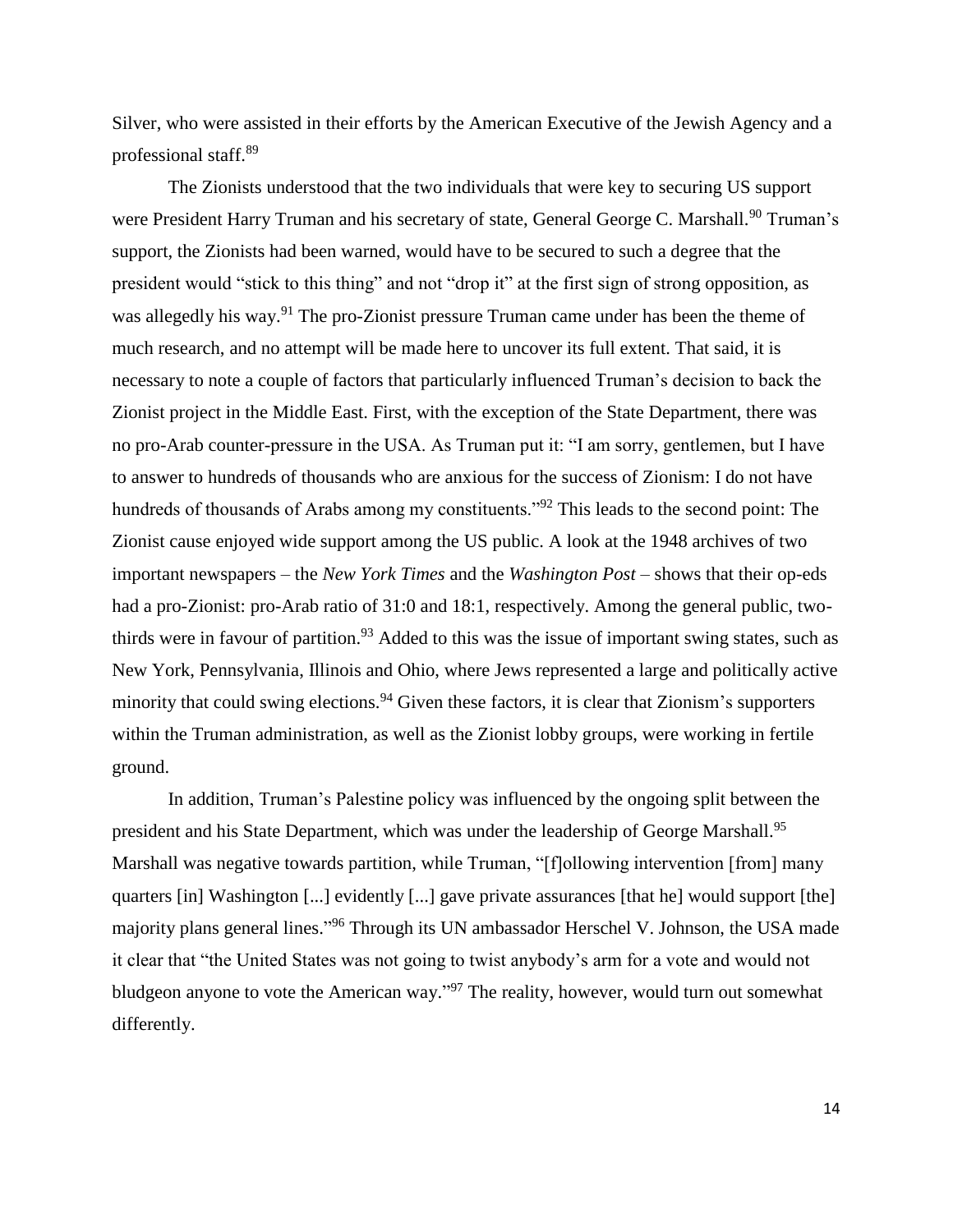# **Every Vote Counts**

By mid-October, the Jewish Agency was estimating that the race for votes within the General Assembly would be a "tight squeeze". In addition, "while there is no doubt that our position has improved tremendously in the last six months", Comay reported, "there are extremely formidable hurdles still ahead."<sup>98</sup> Before UNSCOP's proposals could go to the General Assembly, it was decided that two UN subcommittees would be set up, tasked with looking further into the two approaches proposed by UNSCOP. A brief look at the makeup of these committees indicates that they were favourable to the Zionists. In theory, the subcommittees had been set up to study the two proposals in the hope that it might be possible to identify a compromise solution. In practice, however, the way in which the subcommittees were set up clearly favoured the majority proposal: partition.<sup>99</sup> The subcommittee that would look into the majority proposal was composed of "friends and sympathizers of the Zionist cause", while the second subcommittee (anti-partition) was seen as unlikely to agree on any plan that might receive UN support,  $100$  and consisted of Afghanistan, Colombia, Egypt, Iraq, Lebanon, Pakistan, Saudi Arabia, Syria and  $Y$ emen.<sup>101</sup>

Once again, the Zionists were achieving small victories within the field of formalities that gave them real advantages in the field of substance. The Zionists successfully built on each victory achieved – the moral weight of the majority proposal was carried into the composition of the subcommittees, thus adding both to the likelihood that the majority proposal would stand and to the weight it would carry once it stood. This ability to build on each successive victory gave the Zionist movement a degree of momentum that its opponents would be unable to match.

Walter Eytan concluded that the two main diplomatic focuses for the Zionists should be "(a) To work on the members of the partition sub-committee; and (b) to influence the waverers to join our side." <sup>102</sup> A list of countries demanding special attention was drawn up: Belgium, China, Denmark, Ethiopia, France, Iceland, Liberia, Luxembourg, the Netherlands, Norway, the Philippines, Siam and Sweden. Separate instructions were circulated for how to approach each of these countries.<sup>103</sup> The countries of Western Europe dominated the list of swing countries.

The lines of argument used by the Jewish Agency towards Belgium provide a good example of the strategy adopted towards individual states in general. In a letter to two influential Belgians, dated 22 October 1947, it was argued that Belgium should support the proposal for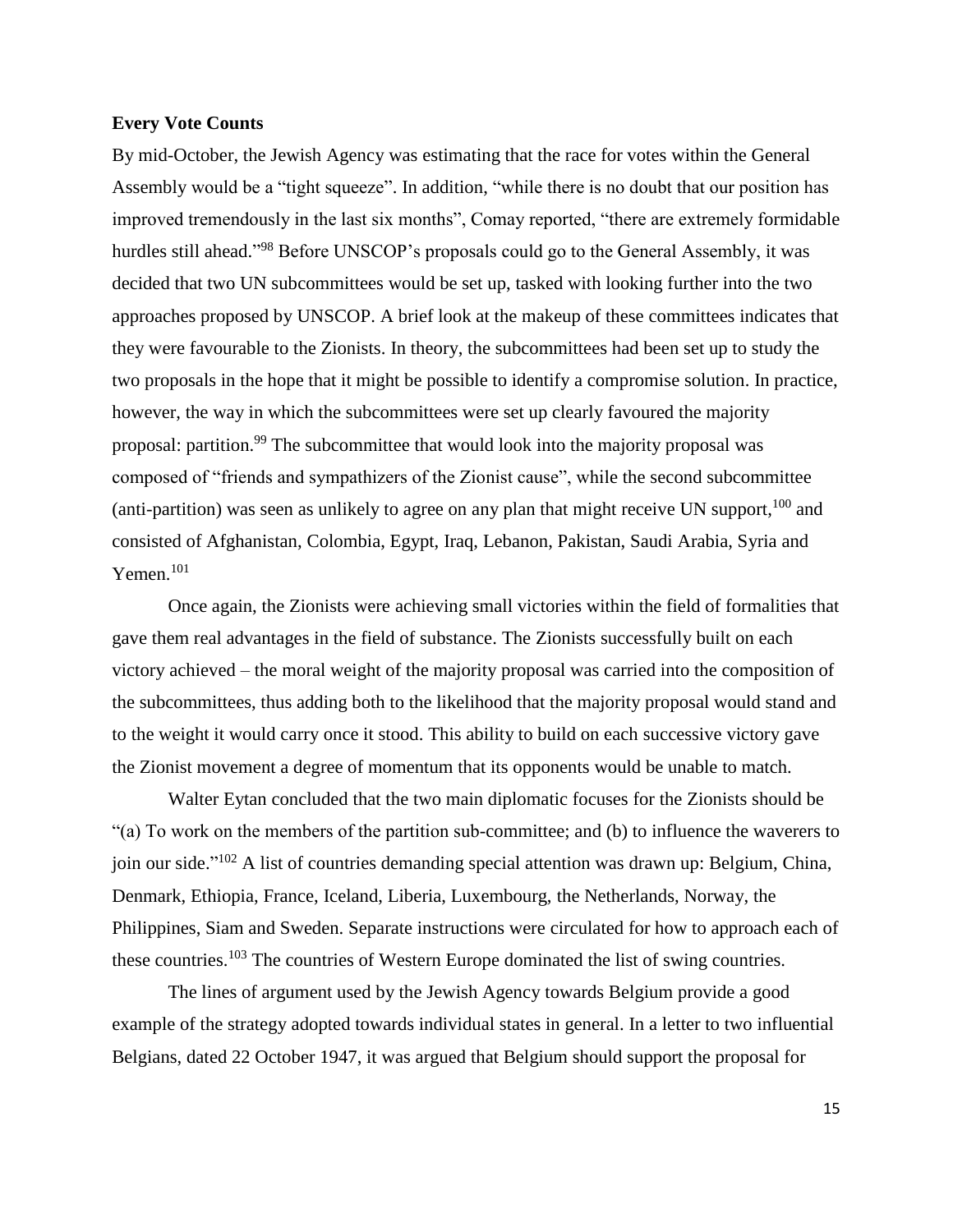partition both for moral/historical reasons and because the proposal was supported by a large body of nations. The appeal for support was directed not to the Belgian government as such but rather to influential "friends", who were asked to appeal to their government.<sup>104</sup> Such a line of approach seemed to have some success and was therefore pursued through various channels.<sup>105</sup> For instance, this twin use of moral arguments combined with the argument that "everybody else is supporting partition" would also be used towards Denmark.<sup>106</sup>

Equally illustrative of the vote-gathering techniques employed at this time is the approach adopted towards the Netherlands. Once the Zionists learned that the Dutch government would vote for the majority proposal, but did not wish to be seen as a vocal supporter of partition, it was decided that no further visits would be made to the Netherlands unless a change in direction was signalled.<sup>107</sup> This is a good example of the focus and the strategy of the Jewish Agency: all effort would channelled where it was most needed, with little or no energy being wasted on states that already had made and signalled their decision.<sup>108</sup>

In addition to the moral argument that was used towards the Western European countries, as exemplified in the letter to the Belgians discussed earlier, the Zionists repeatedly used an argument that rested on the prestige of the UN as a world body. As the final UN vote approached and the Jewish Agency's efforts towards the USA intensified, this line of argument was used in a meeting with Dean Rusk of the US State Department, when it was argued that if the majority proposal failed to gain a two-thirds majority in the General Assembly,

this would be a setback first of all for the United States herself; she would have failed in something to which she was seriously setting her hand; her own prestige would be at stake. Moreover, the United Nations would become a farce if it failed to carry through a project which was so near a settlement. If the United States really believed in the United Nations, she would not permit that to occur.<sup>109</sup>

In a sense, the Zionists held up their quest for sovereignty as a test case for the UN. The UN's prestige hinged on whether or not the Zionist movement obtained support for their independence, the argument went. Since many of the UN member-states, particularly the USA, felt a particular responsibility towards the UN and its future, it seems reasonable to think that this line of argument had a strong resonance throughout the international community at the time.<sup>110</sup> And, in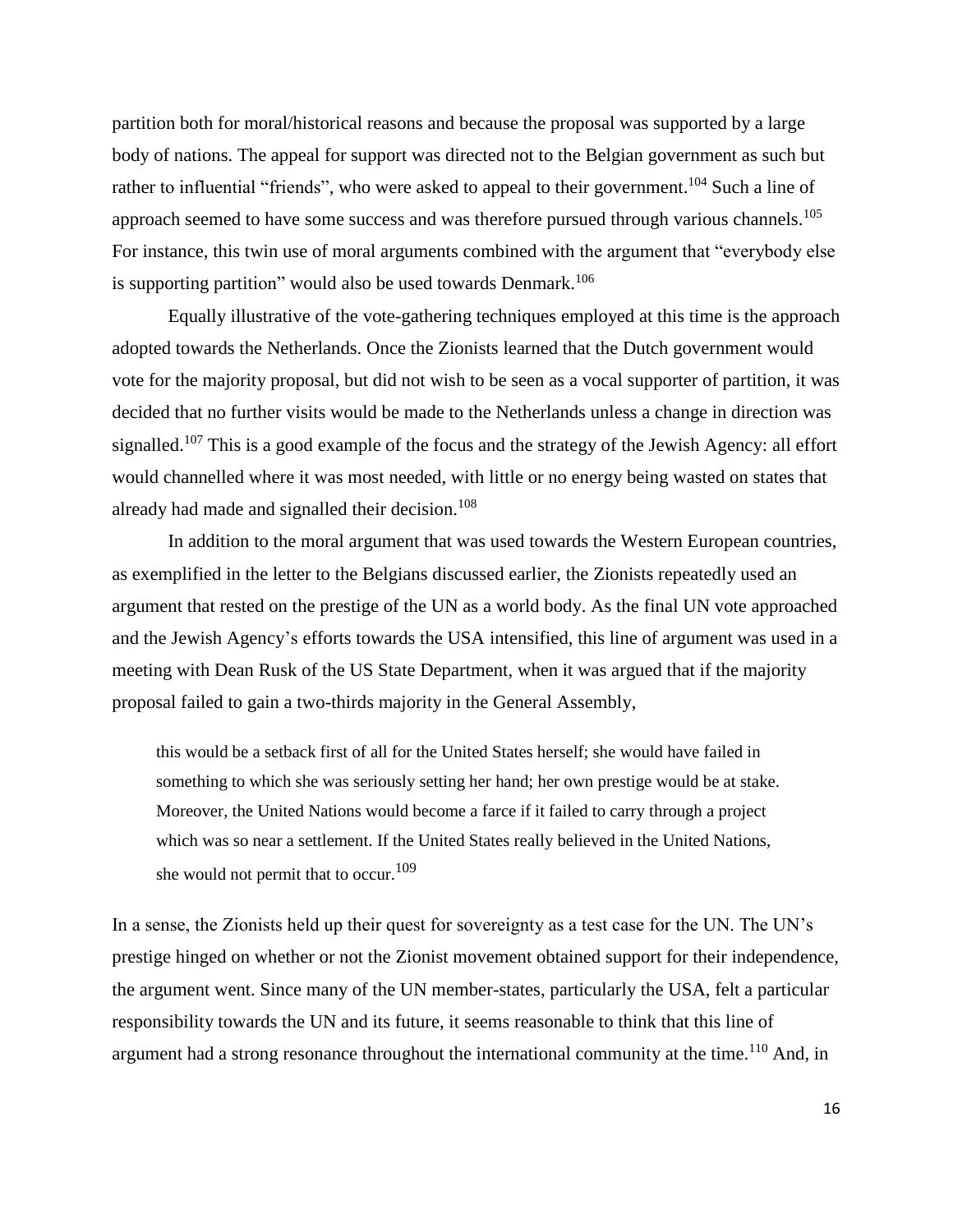their claim that partition represented a vital test case for the UN, the Zionists had a staunch ally in UN Secretary-General Trygve Lie, who used the argument often.<sup>111</sup>

The examples above illustrate the carefully tailored and targeted way in which the Zionists approached various states, as well as the range of different arguments that they used to promote their case towards those states. The examples of Belgium and Denmark show how arguments were carefully tailored for smaller countries, for whom the fact that most of the more influential countries supported partition was sure to have resonance. Meanwhile, the US example shows how the Zionists appealed to the USA's sense of global responsibility, putting the prestige of the UN on the line, while the Dutch example illustrates how the Zionists avoided wasting diplomatic energy on countries that were regarded as secure.

# **Ad Hoc Vote and Thanksgiving Respite**

Before the Partition Plan could proceed to the General Assembly, however, it had to pass through a vote in the UN Ad Hoc Committee on 24 November. Here, though the proposals received the simple majority support (25 for, 13 against, 17 abstentions and 2 absent) they needed in order to proceed further, they failed to achieve the two-thirds majority that would be required for approval by the General Assembly. The General Assembly vote on the partition plan was initially scheduled for 26 November, but was delayed until 29 November owing to a combination of filibustering, a Thanksgiving break and a French suggestion that the vote be postponed for a further day.<sup>112</sup> The last two days would witness the most intense vote-collecting activities of the entire campaign.

In an attempt to garner sorely needed votes, Weizmann sent a personal letter to President Truman, requesting the USA's *active* support to help secure the countries that were "closely associated with U.S. general policy".<sup>113</sup> The same author sent a second letter to Truman on the same day, stressing the same points, $114$  while a third letter followed on 28 November. In his third letter, Weizmann stressed, *inter alia*, that Truman need not fear that the Jewish state would be a bastion of communism.<sup>115</sup> Weizmann also sent similar personal appeals to representatives of the Netherlands, who had surprisingly abstained in the Ad Hoc Committee vote and thus required renewed attention. Here, one of the main arguments was related to the prestige of the UN.<sup>116</sup> By 27 November, it was clear that the Netherlands, New Zealand and Belgium were securely in the "yes" camp. The same was thought to be true for France and Luxembourg.<sup>117</sup>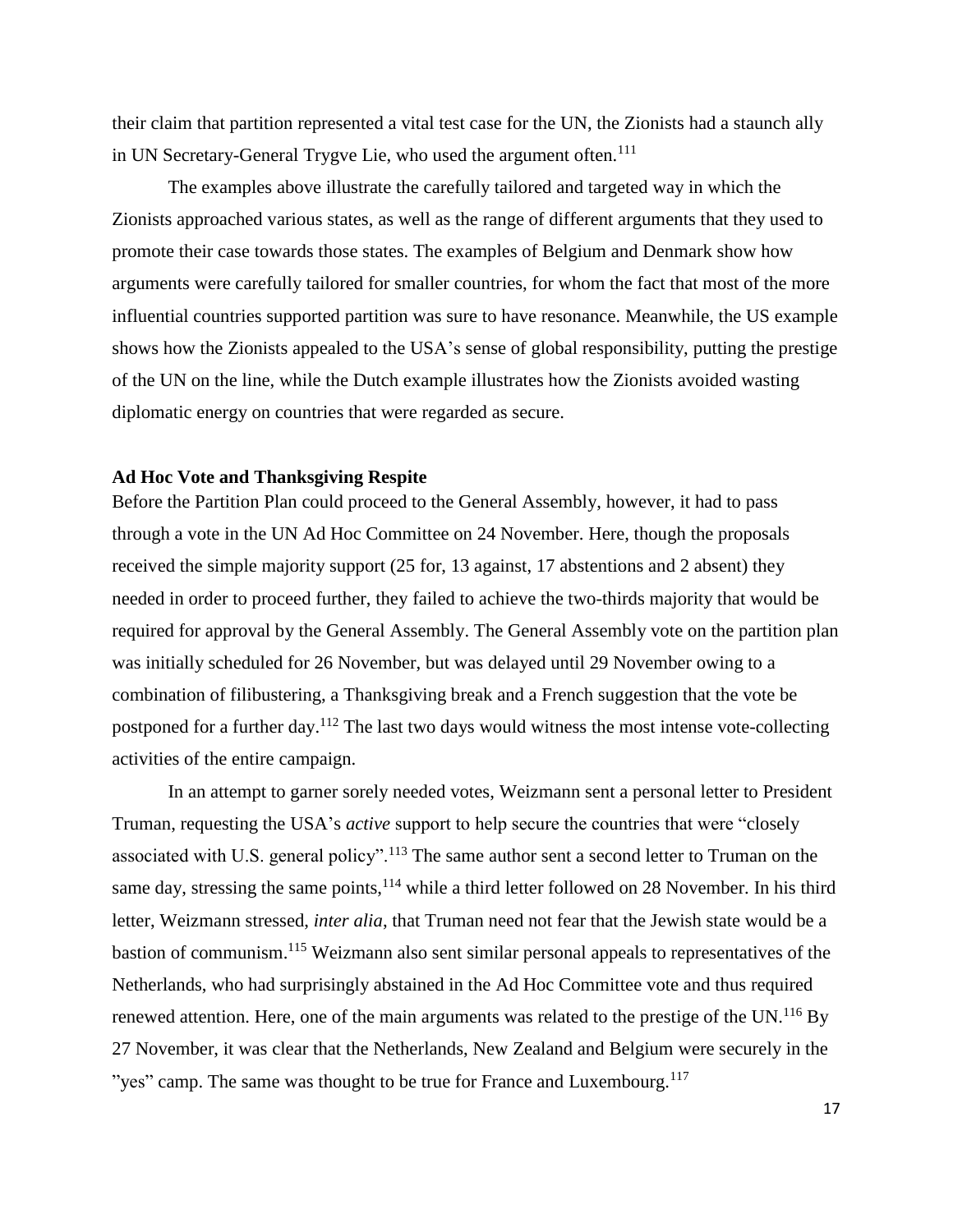Weizmann's letters to Truman must have had an impact: although the official US policy had been to not push countries to vote one way or another, the exact opposite took place.<sup>118</sup> In these last crucial days before the scheduled vote, the Zionists were greatly helped by sympathizers within the White House. According to Loy Henderson, "[White House aide] David Niles called us here a couple of days ago and said that the President had instructed him to tell us that, by God, he wanted us to get busy and get all the votes that we possibly could; that there would be hell if the voting went the wrong way."<sup>119</sup> As Clark Clifford recalled of this last Thanksgiving effort, he was personally concerned that the partition vote "might not go through". Clifford therefore talked with representatives from other states. "We went for it," Clifford stated, attributing the fact that partition "went through" to the efforts of the White House, adding: "I kept the ramrod up the State Department's butt".<sup>120</sup>

What transpired was basically coercion and blackmail that succeeding in swaying the necessary amount of countries from the "no" or abstention camps into the "yes" camp.<sup>121</sup> Direct Zionist pressure was applied on Haiti, Liberia, the Philippines, China, Ethiopia and Greece. These had all indicated that they would vote against partition; with the exception of Greece, however, all six subsequently voted for the proposal or abstained.<sup>122</sup> In the case of the Philippines, this change came about because two members of the US Supreme Court, ten US Senators and presidential advisor Clark Clifford all requested that the Philippines vote for partition, making reference to the good relationship that currently existed between the two states.<sup>123</sup> Liberia changed its vote because of threats that its rubber exports to the USA would be boycotted if Liberia voted against the proposal. For the Liberian economy, which was largely based on rubber, this trade was vital. Liberia's stance thus became pro-partition.<sup>124</sup> Details of the events that transpired during this Thanksgiving respite clearly reveal this to be one of the main "tipping points" of this history. A successful Zionist outcome was ensured through the efforts of a handful of key Zionist actors, either from the Jewish Agency or – as in the case of David Niles and Clark Clifford – from within the US White House itself.

# **Partition Plan**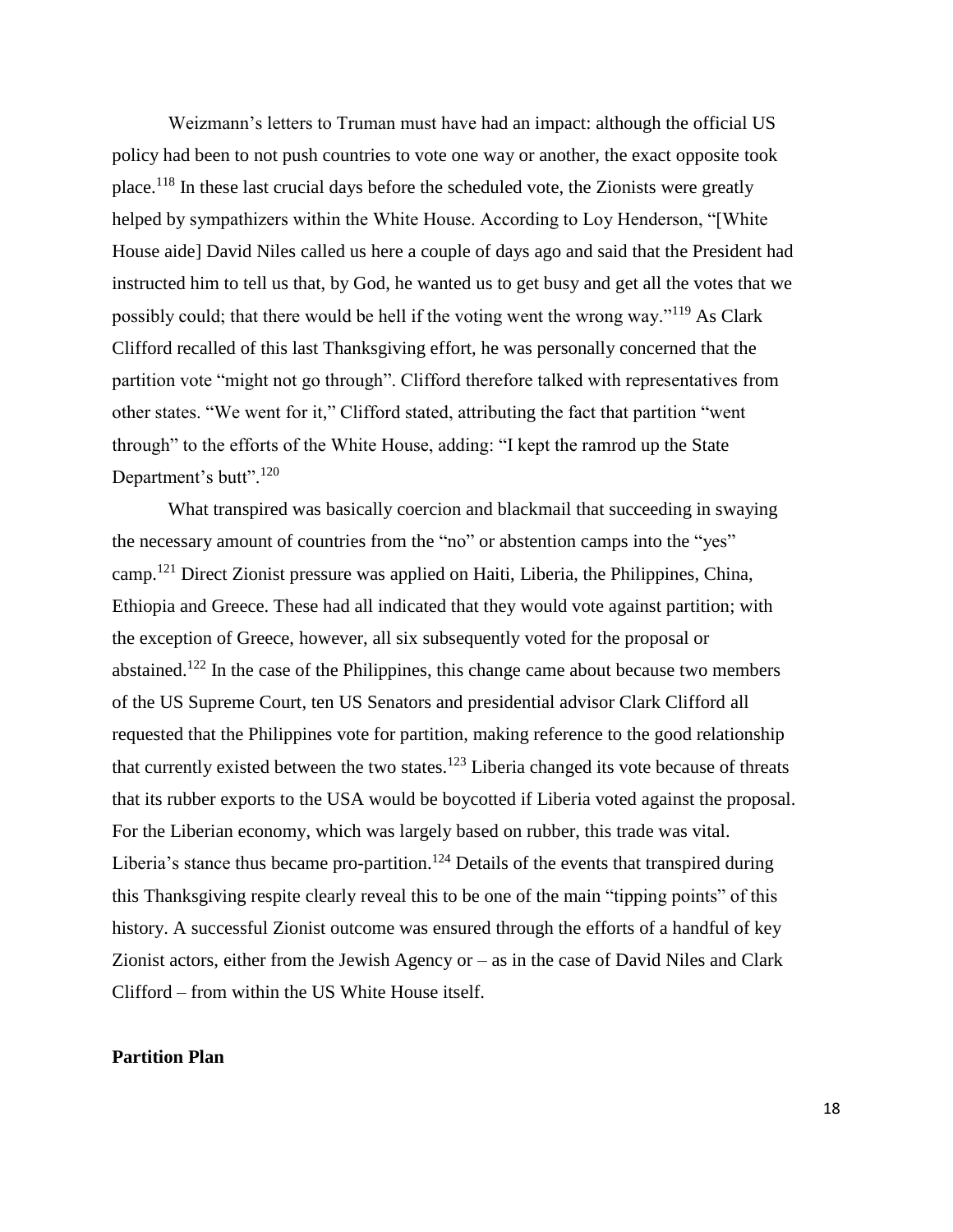When the final vote was held on 29 November 1947, UN General Assembly Resolution 181 – better known as the UN Partition Plan – was passed with 33 in favour, 13 against, 10 abstentions and 1 absent vote. All the Arab states voted against, while Britain abstained. Paradoxically, since the Jewish side had no vote, this meant that none of the parties directly affected had actually voted for partition. The resolution called for the partition of Palestine into a Jewish state and an Arab state, with greater Jerusalem as a UN-administered *corpus separatum.*<sup>125</sup> Problems arose immediately, however: Since the resolution granted international legitimacy to the establishment of a Jewish state in Palestine, but none of the states that were directly involved – the neighbouring Arab states and Britain – supported partition, the resolution would be nigh impossible to implement peacefully. The dilemma facing the Zionists was also evident: while the Partition Plan gave them a legal justification for their state-building project, it left them with no legal means of accomplishing it. It was, in Ben-Gurion's words, "a moral [...] but not yet a practical victory".<sup>126</sup> Several plans were discussed by the international community in the months between November 1947 and May 1948, including proposals for sending a UN peacekeeping force to the region, but nothing came of these discussions.<sup>127</sup> Part of the problem was the emerging Cold War deadlock. Implementation of the Partition Plan would require the deployment of an international force. Yet, Britain had made it clear that all of its troops would be out of Palestine by 14 May, and neither of the two superpowers could send troops without the other also getting involved.<sup>128</sup>

The absence of enforcement provisions in the UN resolution left it to the parties to take matters into their own hands. In the words of historian Avi Shlaim: "The UN vote in favor of partition thus provided not just international legitimacy for creating Jewish and Arab states but, unintentionally, the signal for a savage war between the two communities in Palestine."<sup>129</sup> The period between the partition resolution and the proclamation of the State of Israel would be marked by civil war in Palestine that would turn the Partition Plan's terms into a pipe dream. By the end of the war, which turned interstate on 15 May 1948, Israel would end up controlling over 77% of the total territory, including West Jerusalem, while the approximately 750,000 Palestinians that fled the country would end up as refugees.<sup>130</sup> How would these developments on the ground affect the Zionists' efforts to establish their own state?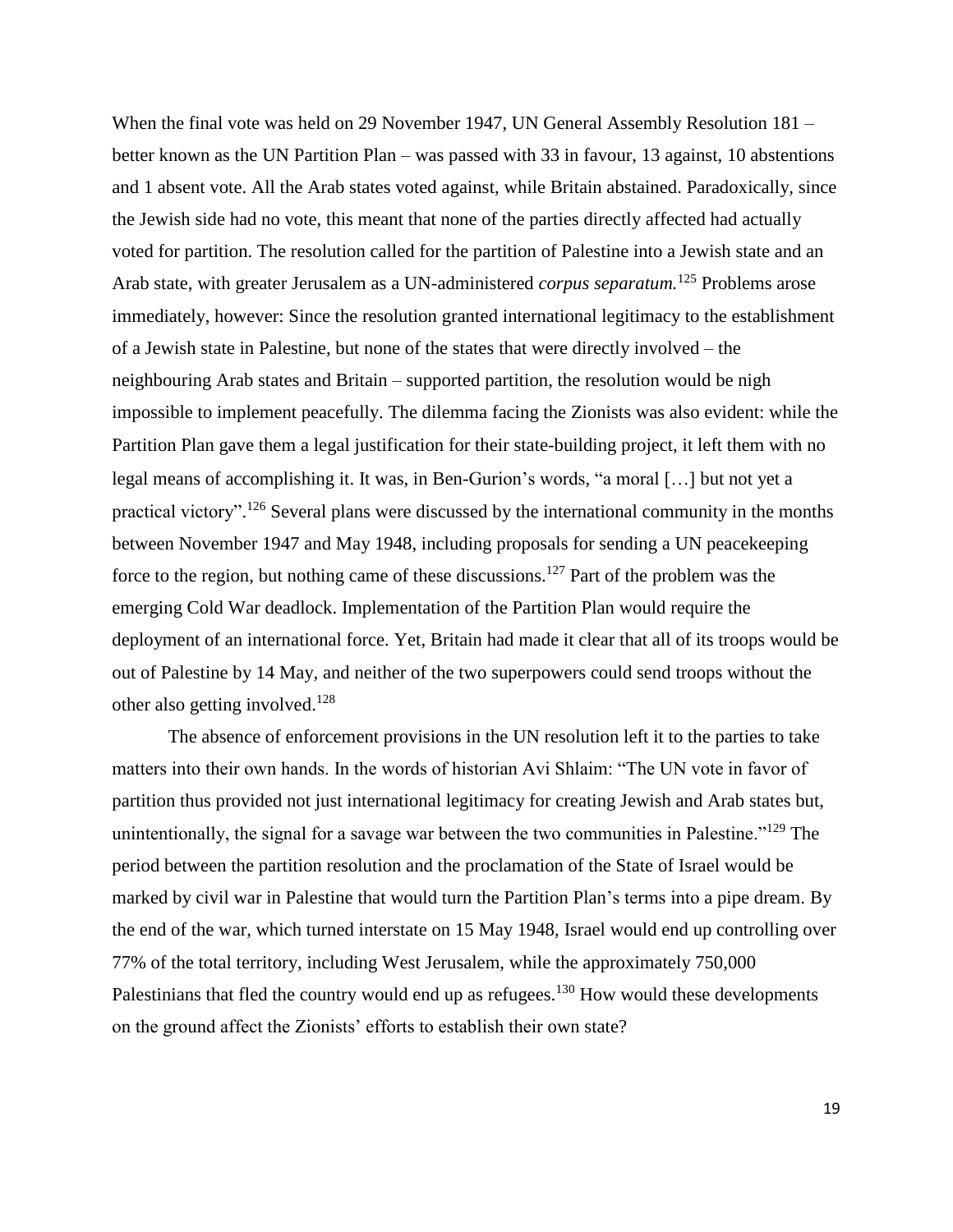# **The Trusteeship Proposal**

In the weeks and months that followed the UN General Assembly's acceptance of the partition resolution, the Americans began to backtrack on their former position. Realizing that partition could not be implemented peacefully, US officials thus started work on the so-called Trusteeship Proposal that would be announced in March 1948.<sup>131</sup>

In effect, the Trusteeship Proposal called for the establishment of a UN trusteeship over all of Palestine. This would mean (at best) postponing independence for both Arabs and Jews. The terms of the Trusteeship Proposal were anathema for the Zionists, who saw themselves as on the very brink of achieving their goal of an independent Jewish state. The Soviet Union was also adamantly opposed to trusteeship because, in its view, this meant a US trusteeship. UN Secretary-General Trygve Lie so adamantly opposed the Trusteeship Proposal that he threatened both US and Soviet UN representatives that he would resign over the issue. Both sides advised against such a step.<sup>132</sup> After the USA called for a second Special Session on Palestine to discuss the proposal, it soon became clear that the Trusteeship proposal would fail to achieve the support of the UN General Assembly.<sup>133</sup> In addition to the opposition it had met from the Soviet Union and the UN Secretary-General himself, the proposal was also completely undermined within the US administration. The day before US Ambassador to the UN Warren Austin announced the Trusteeship Proposal in the UN, President Truman had secretly met with Chaim Weizmann, to whom he promised that the USA would not abandon its former policy. Trusteeship would clearly represent a *volte face*, and Truman, embarrassed at the timing of the events and under heavy pressure owing to the "domestic backlash" created by the announcement of the Trusteeship Proposal, declared that the USA stood by partition, and that trusteeship was only a temporary stop on that path. $134$ 

One of the things that seems to have influenced the US president most was the thought that the US proposal for trusteeship meant that he had broken his promise to Weizmann: "I assured [him] I would stick to it [partition]. He must think I am a shitass", Truman reportedly commented to Clark Clifford at the White House.<sup>135</sup> To rectify this situation, Truman therefore relayed a personal message to Weizmann that he would stand by his original promise, supporting partition. Then, on 23 April 1948, Truman again relayed another secret message to Weizmann. This time he promised immediate US recognition once the establishment of the Jewish state was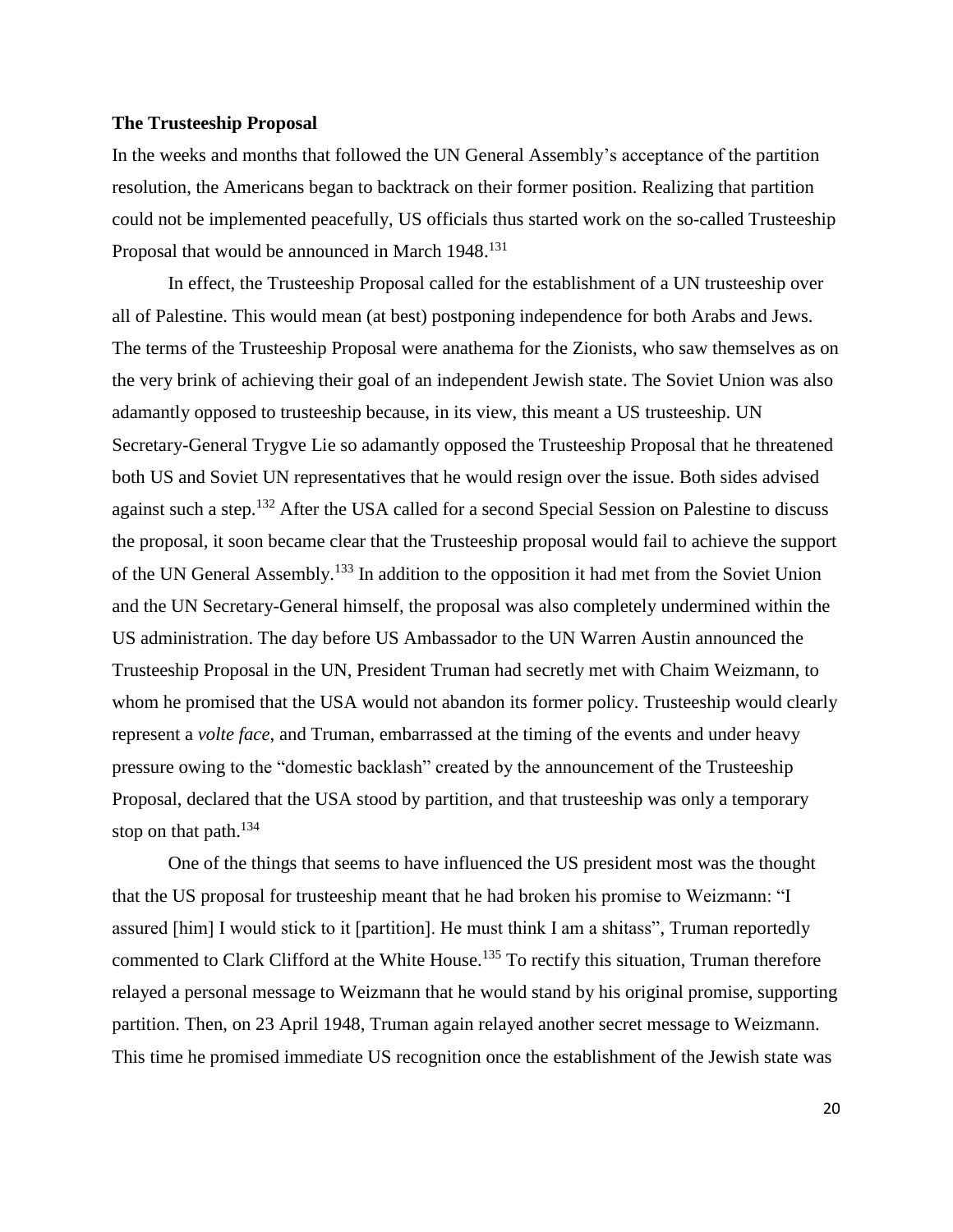proclaimed. This promise was kept secret, as the administration was not united in its stance on this issue.<sup>136</sup> Accordingly, the Trusteeship Proposal not only was a failure and an embarrassment to all involved in the US administration, but also provided the Zionists with a vital prize.

# **State Proclaimed, Support Gained**

Regardless of the chaos that reigned on the ground, the proclamation of the State of Israel would take place as planned. As previously, the US administration was split with regards to the Jewish state that was about to be proclaimed. Secretary of State Marshall, along with much of the State Department, was worried that recognition would endanger US policy throughout the Middle East, while President Truman and his White House staff supported early recognition. At Truman's behest, during a meeting held in the Oval Office on 12 May 1949, Clifford, on Truman's behest, made the argument for an immediate recognition of Israel, which Truman had already promised Weizmann. Secretary of State George Marshall was furious at what he perceived as a cheap tactic to buy votes, and even threatened to vote against Truman in the next US election. The heated meeting ended with Truman stating that he supported Marshall, but over the next few days it became clear that Truman had no intention of following Marshall's advice. This period was used to prepare for recognition of Israel – as well as to cool Marshall's temper.<sup>137</sup> In effect, the Zionists had won the battle within the US administration. Once it became clear to all that Truman would indeed recognize Israel, Marshall favoured ensuring that this was carried out as quickly as possible – in order to ensure that the Soviet Union did not beat them to it. 138

The USA thus extended *de facto* recognition of Israel just eleven minutes after the Israeli Declaration of Independence was issued by Ben-Gurion.<sup>139</sup> The speed with which this recognition was issued came as something of a shock to most of the involved parties, including officials at both the US State Department and the British Foreign Office,<sup>140</sup> and throughout the Arab world prompted jokes that a "new aeroplane had been invented which would go so fast that it equalled the speed with which the United States of America recognized the State of Israel."<sup>141</sup> Though both the borders and the demographic situation in Palestine were completely in flux at this time, the official formulation in the application of recognition from Israel to the USA was "within frontiers approved by the General Assembly in the United Nations in its resolution of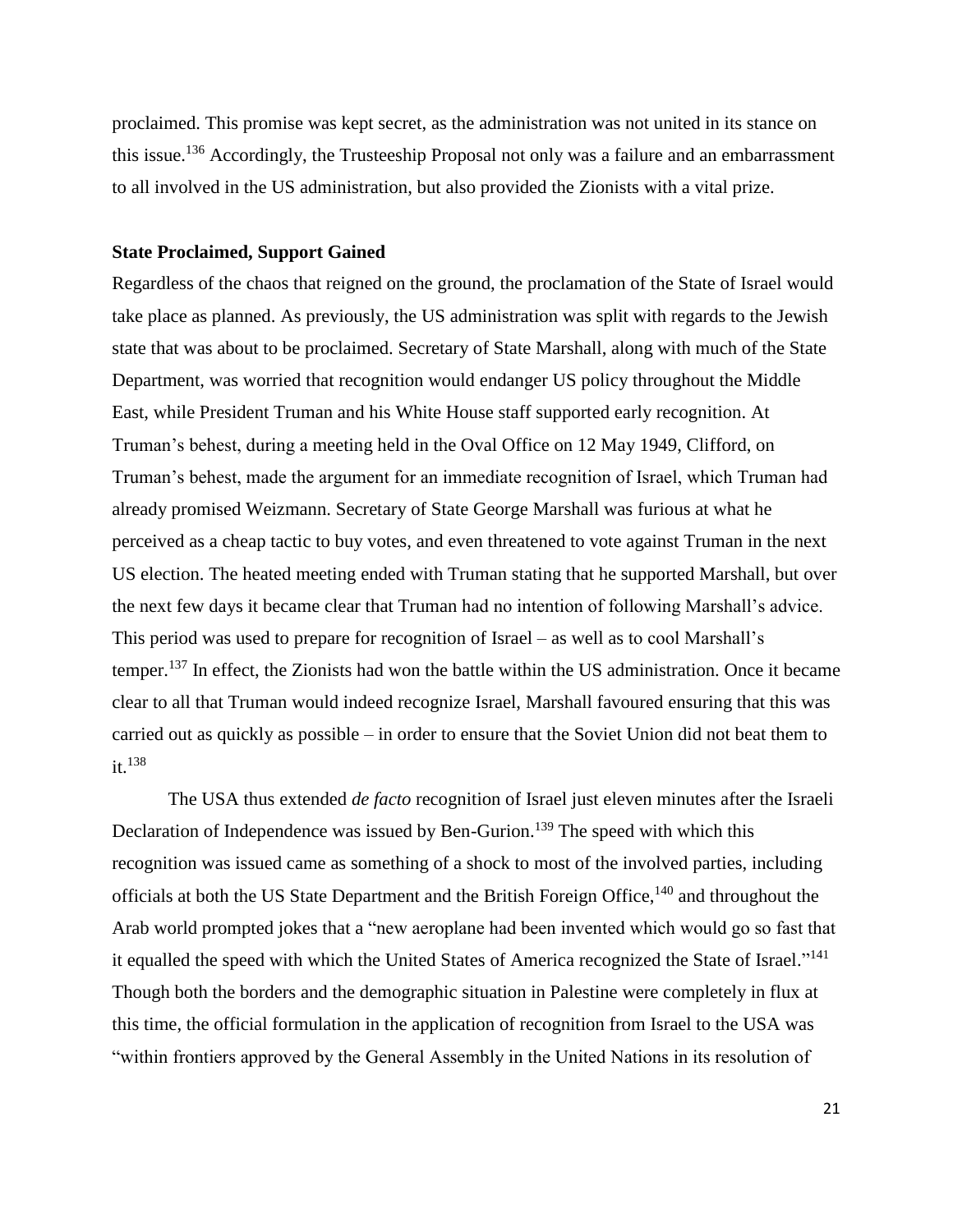November 29, 1947".<sup>142</sup> Truman's response to the application was authored by David Niles and Clark Clifford.<sup>143</sup>

On 18 May 1948, three days after the US recognition, the Soviet Union (Russia, Ukraine and Belarus) extended full *de jure* recognition of Israel. The other communist countries soon followed Moscow's leadership. Czechoslovakia and Poland both extended recognition on 18 May, while Yugoslavia followed on 19 May.<sup>144</sup> Zionism was no longer just an ideology: it had been embodied in an internationally recognized state – Israel.

From the British point of view, early recognition of Israel endangered the possibility of obtaining peace in Palestine. Despite serious attempts, however, British diplomats proved unable to keep the Commonwealth countries in line with this policy. South Africa extended *de facto* recognition of Israel on 24 May 1948.<sup>145</sup> The British government was more successful with New Zealand and Australia, however, who reluctantly postponed recognition owing to British pressure.<sup>146</sup> Both of these countries recognized Israel on 29 January 1949.<sup>147</sup>

By the end of May 1948, twelve countries had recognized Israel. Ten of these recognitions were *de jure*. <sup>148</sup> This would mark the conclusion of the first phase of the project aimed at gaining international recognition of an independent and sovereign Jewish state. The second and subsequent phase of the Zionists' diplomatic battle would be geared toward securing Israeli membership of the United Nations, which would signal the culmination of the Zionist state-building project.

#### **Securing the State**

In little more than a year, the Zionist movement had gone from being a nationalist ideological movement to internationally recognized statehood – an astounding political achievement. Walter Eytan would later comment that "to be recognized by the United States was a near-miracle, certainly the greatest thing that could have happened at that moment to the infant state."<sup>149</sup> As we have shown, though, there was nothing miraculous about such a development. While the campaign may have been an uphill struggle, and victory never guaranteed, the Zionists' ultimate success was due to less-than-divine factors: painstakingly and acutely targeted political work. The Jewish Agency skilfully analysed the makeup of the global political arena and used the structures it identified to secure maximal political output for minimal input. At each step of the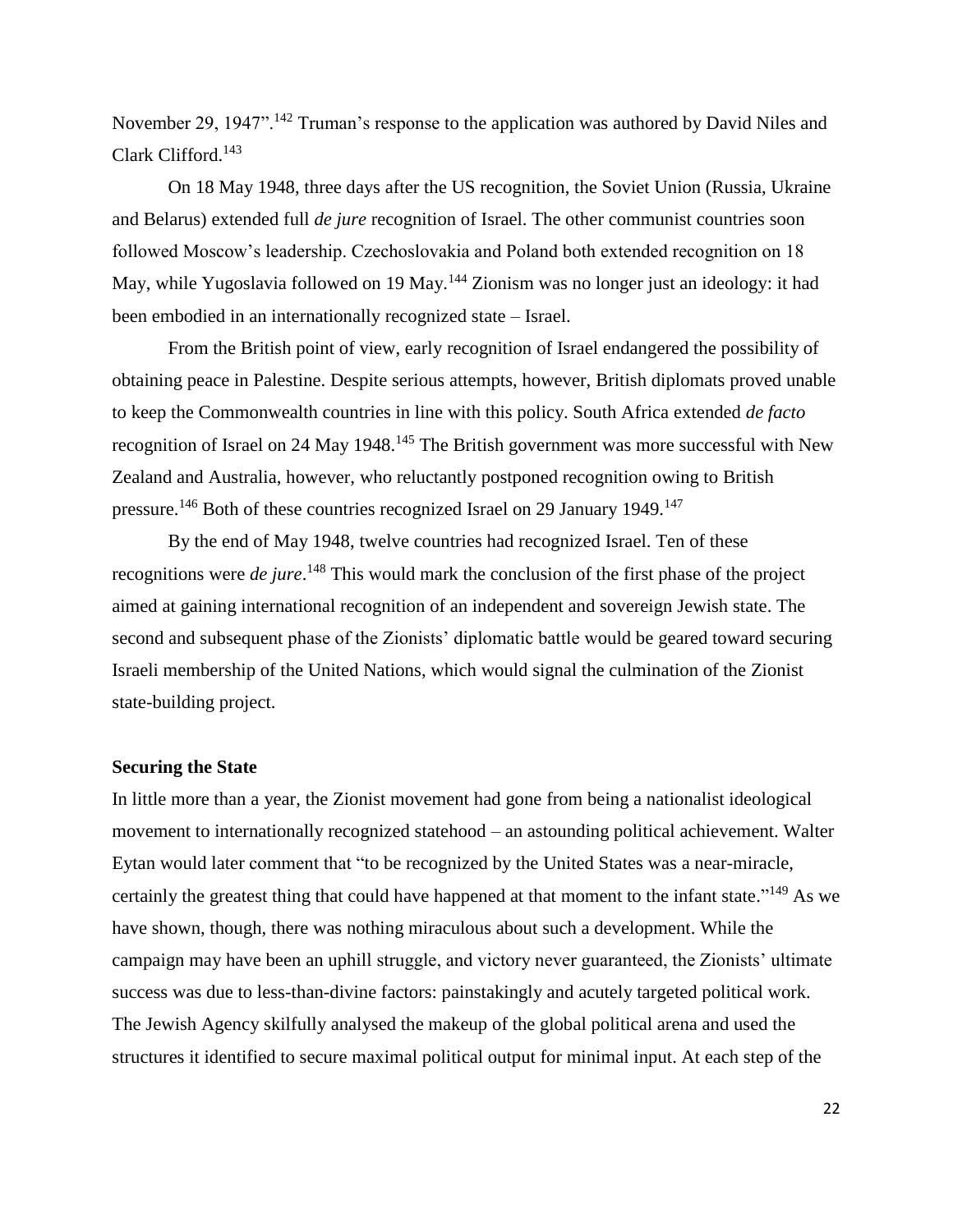process, member of the Agency were thus able to outmanoeuvre their opponents. In the context of the terms of reference for UNSCOP, during UNSCOP's tours, during UN debates, within the various capitals of the world, inside the White House and on the ground in Palestine, the fact of the matter is that the Zionist movement was able to secure victory after victory, and to build on each successive victory to create a massive political momentum. At times, as in the final days before the UN vote on partition, these victories were achieved through the use of unconventional methods. More often than not, however, the Zionists were simply able to outmanoeuvre their opponents politically, consolidating previous gains – whether procedural or substantial – at each step of the process and not wasting their energies either on hopeless issues or in areas where adequate support had already been secured. To summarize, after having secured for itself the right to participate at the first UN Special Session, the Jewish Agency was able to actively voice its opinions and engage in the debate over the "terms of reference" and the composition of UNSCOP. Following these victories, the Zionists were in a position to influence UNSCOP towards favouring partition. The subcommittees set up to discuss UNSCOP's proposals were then utilized to strengthen the argument for partition, and at that point the total sum of UN initiatives was used as an argument for why partition had to be supported.<sup>150</sup>

All along, the Zionists clearly understood that US support would be vital, but not sufficient for achieving their goals. What was both vital *and* sufficient was the rare combination of circumstances whereby *both* superpowers could be counted on for their support while the British Commonwealth could be successfully undermined. These were political advantages that the Arabs, despite having the demographically greatest claim to Palestine, had no chance of matching.

At last-minute "tipping points" – for example, in the last days before the General Assembly vote on partition and in the efforts to undermine the USA's Trusteeship Proposal – a handful of key actors were able to tip the final balance in the Zionists' favour. At these crucial moments, the individual level would thus prove of key importance. However, as this article has also demonstrated, the Zionists were able to draw on key individuals at such critical moments because of the meticulous political groundwork they had carried out in advance. The Jewish Agency fought tooth and nail for every vote and for each procedural issue. It applied pressure only where it was thought to be needed, adopting a more hands-off approach when support was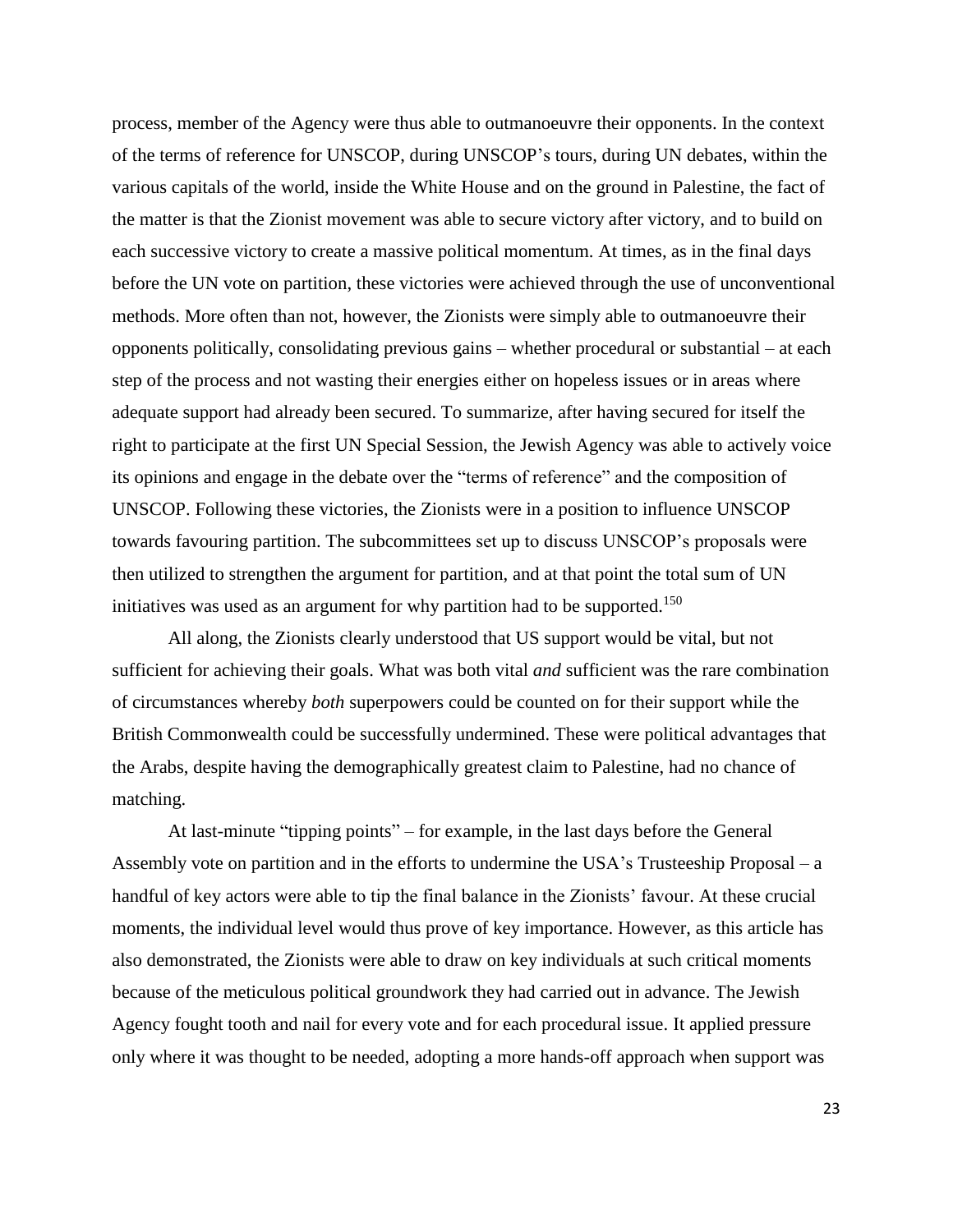considered secure. The Zionists built on each successive victory, thus winning their case step by step. Significantly, no achievement, promise or setback was ever treated as being carved in stone. The fact that the UN's Partition Plan failed to satisfy the Jewish Agency in relation to the potential borders of a Jewish state was not seen as a problem. As Ben-Gurion put it: "There will be war and in the course of the war, the borders will be changed",<sup>151</sup> which is indeed what transpired. While the Partition Plan had granted 56% of Palestine to the Jews, by the end of the war Israel controlled 77% of the land. Such an approach touches upon the second part of the state-building equation: the creation of facts on the ground. Internationally sanctioned support was vital, but not adequate for the Zionists efforts.

While the Zionists were conducting an advanced campaign of international lobbyism, the Palestinians completely lacked the necessary apparatus for such an approach and boycotted the UN hearings. The diplomatic, political and institutional failure of the Palestinians thus provides a negative mirror image of the successes of the Zionist movement. And, when the die was cast at the UN, and the stage was set for war in Palestine, the *Yishuv* would be able to muster an advanced modern army, something that would prove impossible for the Palestinians. Accordingly, as the Zionists successfully made the transition from ideological movement to established statehood, the independent Arab state that was also envisioned in the UN Partition Plan that had proved so crucial for the Zionist project was nowhere to be seen on the political horizon.

 $\overline{a}$ 

<sup>&</sup>lt;sup>1</sup> Yuen-li Liang, "The Palestine Commission," *The American Journal of International Law* 42, no. 3 (July 1, 1948): 649.

<sup>2</sup> See e.g. Ronald Radosh and Allis Radosh, *A Safe Haven: Harry S. Truman and the Founding of Israel*, 1st ed. (Harper Perennial, 2010); Michael Joseph Cohen, *Truman and Israel* (Univ of California Pr, 1990); Michael T. Benson, *Harry S. Truman and the Founding of Israel* (Praeger Publishers, 1997); Zvi Ganin, *Truman, American Jewry and Israel, 1945-1948* (Holmes & Meier Publishers, 1978); Grace Cohen Grossman, Stanley Chyet, and Michael T. Benson, *On Moral Grounds: President Harry S. Truman and the Birth of the State of Israel* (Skirball Cultural Center, 1998); Michael J. Devine, Robert P. Watson, and Robert J. Wolz, *Israel and the Legacy of Harry S. Truman* (Truman State Univ Press, 2008); Ian J. Bickerton, "President Truman's Recognition of Israel," *American Jewish Historical Quarterly* 58 (1968): 173-239; Lawrence Davidson, "Truman the Politician and the Establishment of Israel," *Journal of Palestine Studies* 39, no. 4 (2010): 28-42.

<sup>3</sup> William L Cleveland and Martin Bunton, *A History of the Modern Middle East*, Fourth Edition, Fourth Edition. (Westview Press, 2008), 193-237.

<sup>4</sup> The first was the post-WWI period, Rupert Emerson, "Self-Determination," *The American Journal of International Law* 65, no. 3 (1971): 463.

<sup>5</sup> Evan Luard, *A History of the United Nations: The Years of Western Domination 1945-1955* (Palgrave Macmillan, 1982), 3-16.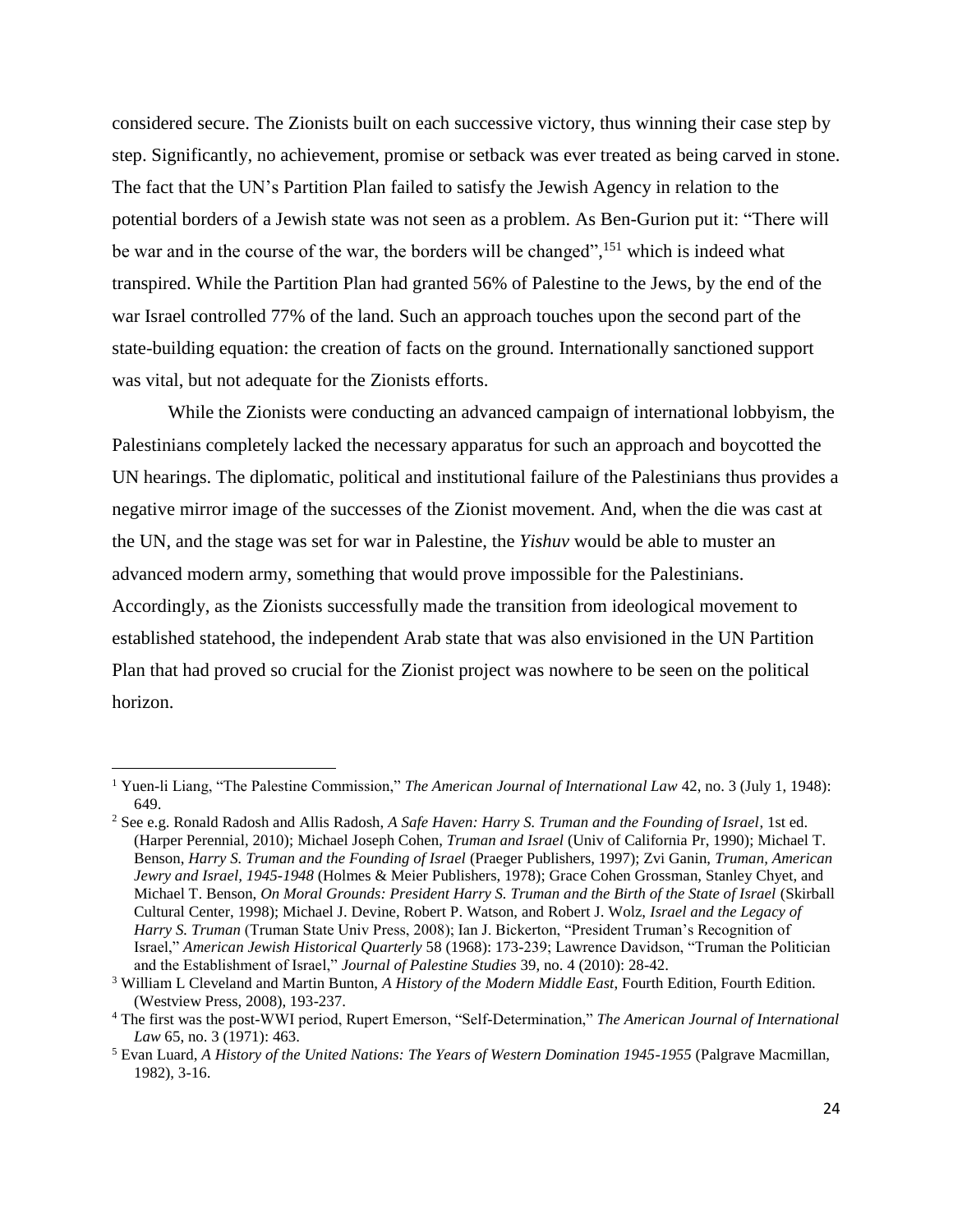6 Ibid., 169.

 $\overline{a}$ 

- <sup>7</sup> These were Albania, the Mongolian People's Republic, Bulgaria, Hungary, Rumania, Ireland, Transjordan, Austria, Finland and Italy. Yuen-Li Liang, "Conditions of Admission of a State to Membership in the United Nations," *The American Journal of International Law* 43, no. 2 (1949): 289.
- <sup>8</sup> Population ratio from Victor Kattan, *From Coexistence to Conquest: International Law and the Origins of the Arab-Israel* (Pluto Press, 2009), 151-152; The legal explanation of post-colonial self-determination is from Emerson, "Self-Determination," 463.
- <sup>9</sup> Cohen, *Truman and Israel*, 109-121; Menahem Kaufman, *An ambiguous partnership: non-Zionists and Zionists in America, 1939-1948* (Wayne State University Press, 1991), 11-13, 195-196, 202.
- <sup>10</sup> Baylis Thomas, *How Israel Was Won: A Concise History of the Arab-Israeli Conflict* (Lexington Books, 1999), 53-55.
- <sup>11</sup> Tony Judt, *Postwar: A History of Europe Since 1945*, 1st ed. (Penguin Press, 2005), 32.
- <sup>12</sup> Cleveland and Bunton, *A History of the Modern Middle East*, 239-271; Benny Morris, *Righteous Victims: A History of the Zionist-Arab Conflict, 1881-2001* (Vintage, 2001), 1-180; Tom Segev, *One Palestine, Complete: Jews and Arabs Under the British Mandate* (Picador, 2001); Arthur Koestler, *Promise and Fulfilment: Palestine 1917 - 1949* (Macmillan, 1949).
- <sup>13</sup> Jacob Metzer, "Economic Structure and National Goals--The Jewish National Home in Interwar Palestine," *The Journal of Economic History* 38, no. 1 (1978): 106.
- <sup>14</sup> Cleveland and Bunton, *A History of the Modern Middle East*, 254-258.
- <sup>15</sup> Metzer, "Economic Structure and National Goals--The Jewish National Home in Interwar Palestine," 106.
- <sup>16</sup> See complete list of departments in Bonnè to Comay, 19 September 1948, RG93/MFA/181/5, ISA; Cleveland and Bunton, *A History of the Modern Middle East*, 251.
- <sup>17</sup> Moshe Yegar, "Moshe Sharett and the Origins of Israel's Diplomacy," *Israel Studies* 15, no. 3 (2010): 5-7.
- <sup>18</sup> Cleveland and Bunton, *A History of the Modern Middle East*, 253-254; Koestler, *Promise and Fulfilment*, 12.
- <sup>19</sup> Minutes of Meeting American Section of the Executive of the Jewish Agency for Palestine 5 October, 5 October, 1947, Z5/56, CZA; Proceedings: A meeting of the Non-Zionist Organizations and the Jewish Agency - 26 October, 26 October, 1947, Z5/2375, CZA.
- <sup>20</sup> Minutes of Meeting, American Section of the Executive of the Jewish Agency for Palestine 16 May 1947, 16 May 1947, Z5/3509; Meeting of the Executive of the Jewish Agency for Palestine: American Section - 1 October, 1 October 1947, Z5/2369, CZA.
- <sup>21</sup> Quoted in Peter L. Hahn, *Caught in the Middle East: U.S. Policy toward the Arab-Israeli Conflict, 1945-1961* (The University of North Carolina Press, 2006), 36.
- <sup>22</sup> Memorandum by N. Goldmann, 23 January 1947, doc. 19, Nana Sagi, ed., *Political Documents of The Jewish Agency*, vol. ii (Jerusalem: Publishing House of the World Zionist Organization, 1998), 51.
- <sup>23</sup> The UK decision to refer the matter to the UN became increasingly clear throughout the winter of 1947 and was received extremely negatively by the JA. See: D. Ben-Gurion to Paula Ben-Gurion, 8 February 1947, doc. 49, Sagi, PDJA ii:148-150; Minutes of a Meeting of the Jewish Agency Executive in London, 9 February 1947, doc. 52, Sagi, PDJA ii:152-155; Memorandum by D. Ben-Gurion, 9 February 1947, doc. 53, Sagi, PDJA ii:155-156; Memorandum by D. Ben-Gurion, 9 February 1947, doc. 54, Sagi, PDJA ii:156-159; Memorandum by D. Ben-Gurion, 9 February 1947, doc. 55, Sagi, PDJA ii:159-161; Minutes of a Meeting of the Jewish Agency Executive in London, 11 February 1947, doc. 58, Sagi, PDJA ii ii:164-165; Minutes of meeting of the Jewish Agency Executive in London, 11 February 1947, doc. 59, Sagi, PDJA ii:165-167; Meeting: E. Bevin and others - Members of the Jewish Agency Executive (London, 10 February 1947), 12 February 1947, doc. 60, Sagi, PDJA ii:167-184; The Jewish Agency Executive to the Government of Britain, 13 February 1947, doc. 64, Sagi, PDJA ii:192-196; Meeting: E. Bevin and Others - Members of the Jewish Agency Executive (London, 13 February 1947), 17 February, doc 72, Sagi, PDJA ii:213-222; Meeting: M. Shertok - T. Lie (4 March 1947), 5 March 1947, doc. 84,Sagi, PDJA ii:253-255.
- <sup>24</sup> D. Ben-Gurion to Paula Ben-Gurion, 15 February 1947, doc. 70, Sagi, *PDJA*, ii:210.
- <sup>25</sup> Yegar, "Moshe Sharett and the Origins of Israel's Diplomacy," 5.
- <sup>26</sup> Memorandum by W. Eytan, 25 February 1947, doc. 77, Sagi, *PDJA*, ii:233.
- <sup>27</sup> Memorandum by W. Eytan, 25 February 1947, doc. 77, Sagi, *PDJA* ii:234-236.
- <sup>28</sup> Memorandum by W. Eytan, 25 February 1947, doc. 77, Sagi, *PDJA* ii:233-237.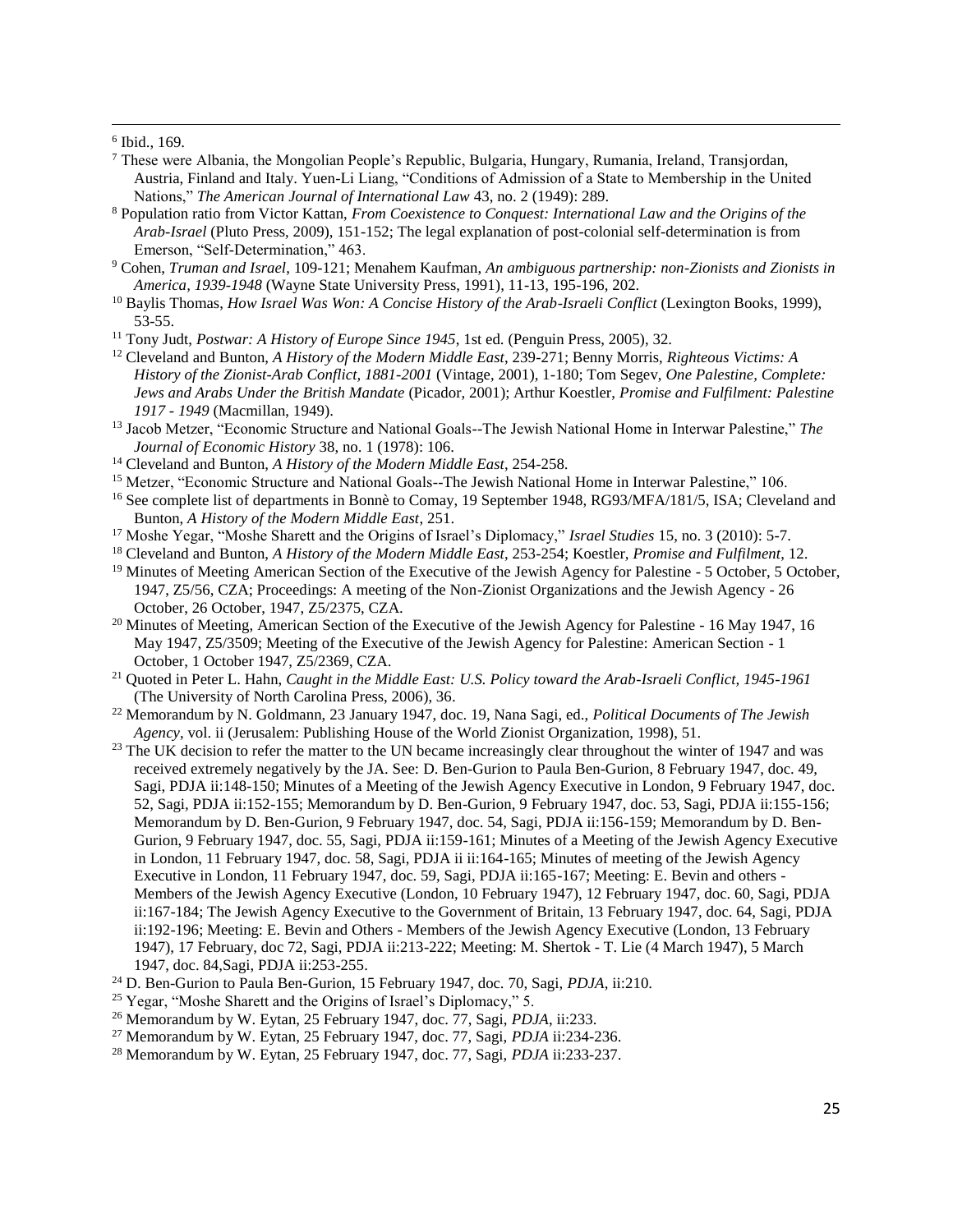- <sup>29</sup> Question of Palestine UK Delegation UN to Assistant Secretary-General of the UN, April 2, 1947, A/286, UN, http://domino.un.org/unispal.nsf/181c4bf00c44e5fd85256cef0073c426/87aaa6be8a3a7015802564ad0037ef57?O penDocumentb (17.06.2011).
- <sup>30</sup> Resumé of a Consultation between N. Goldmann and E. Neumann, 8 April 1947, doc. 102, Sagi, *PDJA*, ii:287- 288; N. Goldmann to B. Locker, 10 April 1947, doc. 105, Sagi, *PDJA* ii:290-292; Minutes of Meeting American Section of the Executive of the Jewish Agency for Palestine - 14 April, 14 April 1947, Z5/2361, CZA.
- <sup>31</sup> Minutes of Meeting American Section of the Executive of the Jewish Agency for Palestine 14 April, 14 April 1947, Z5/2361, CZA.
- <sup>32</sup> N. Goldmann to B. Locker, 10 April 1947, doc. 105, Sagi, *PDJA*, ii:291.

 $\overline{a}$ 

- <sup>33</sup> Abba Solomon Eban, *Abba Eban: An Autobiography* (Random House, 1977), 73.
- <sup>34</sup> A. Eban to I.J. Linton, 26 April 1947, doc. 129, Sagi, *PDJA*, ii:326-330. For the report in the tour to the Scandinavian countries see; Report by B. Locket, 2 May 1947, doc. 136,Sagi, *PDJA* ii:339-432.
- <sup>35</sup> N. Goldmann to J.C. Smuts, 16 April 1947, doc. 111, Sagi, *PDJA*, ii:300-301; J.C. Smuts to Ch. Weizmann, 29 May 1947, doc. 162, Sagi, *PDJA* ii:381.
- <sup>36</sup> Report by M. Comay, 31 July 1947, doc. 232, Sagi, *PDJA*, ii:495-497.
- <sup>37</sup> M. Comay to W. Van Schalkwyk, 7 October 1947, doc. 368, Sagi, *PDJA* ii:706-708.
- <sup>38</sup> L. Gelber to the Members of the American Section of the Jewish Agency Executive, doc. 323, Sagi, *PDJA* ii:658.
- <sup>39</sup> Liberal Partition was a partition in which the Jews gained land "large enough to form the basis of a possible state." M. Comay to M. Shertok, 2 May 1947, doc. 135, Sagi, *PDJA* ii:334-339.
- <sup>40</sup> L. Gelber to Members of the Jewish Agency Executive, 19 February 1947, doc. 73, Sagi, *PDJA* ii:223.
- <sup>41</sup> Z. Sharef to M. Shertok, 13 April 1947, doc. 108, Sagi, *PDJA* ii:296-297.
- <sup>42</sup> Minutes of Meeting American Section of the Executive of the Jewish Agency for Palestine 14 April, 14 April 1947, Z5/2361, CZA; Memorandum by the Jewish Agency Executive, 18 April 1947, doc. 117,Sagi, *PDJA*, ii:308; Meeting: O. Gass - D. Rusk, 6 May 1947, doc. 141, Sagi, *PDJA* ii:348-351.
- <sup>43</sup> E. Epstein to Members of the Jewish Agency Executive, 8 August 1947, doc. 257, Sagi, *PDJA*, ii:553.
- <sup>44</sup> Meeting of the Executive of the Jewish Agency for Palestine: American Section 2 May, 2 May 1947, Z5/2360, CZA; Meeting of the Executive of the Jewish Agency for Palestine: American Section - 5 May, 5 May 1947, Z5/2359, CZA.
- <sup>45</sup> A. Lourie to the Secretary-General of the United Nations, 7 May 1947, doc. 144, Sagi, *PDJA* ii:353; D. Acheson to M. Shertok, 13 May 1947, doc. 148, Sagi, *PDJA* ii:359; UN General Assembly, Seventy-fifth Plenary Meeting, doc. A/299, 5 May 1947,
- http://unispal.un.org/UNISPAL.NSF/0/84A360CEA2AB2A4005256619005108EB (11.06.2011).
- <sup>46</sup> Appearing to have a united voice was important in order to show that it was a national movement, representing a national body and not simply *one* representative of an ideology.
- <sup>47</sup> Kaufman, *An ambiguous partnership*, 246-247; Meeting of the Executive of the Jewish Agency for Palestine. American Section - 2 May, 2 May 1947, Z5/3428, CZA.
- <sup>48</sup> Report by A. Eban, 14 May 1947, doc. 149, Sagi, *PDJA* ii:360; The word "independence" does not appear in the text: Question of Palestine: Resolutions Adopted by the General Assembly on the Report of the First Committee, 23 May 1947, A/309, UN,

http://domino.un.org/unispal.nsf/eed216406b50bf6485256ce10072f637/dbb84675de23a08f85256e67006f02cf?O penDocument (10.06.2011); Luard, *A History of the United Nations*, 165.

- <sup>49</sup> Report by A. Eban, 14 May 1947, doc. 149,Sagi, *PDJA* ii:360-361; Minutes of meeting, American Section of the Executive Jewish Agency for Palestine, 16 May 1947, CZA, Z5/3509.
- <sup>50</sup> Question of Palestine: Resolutions Adopted by the General Assembly on the Report of the First Committee, 23 May 1947, A/309, UN,

http://domino.un.org/unispal.nsf/eed216406b50bf6485256ce10072f637/dbb84675de23a08f85256e67006f02cf?O penDocument (10.06.2011); Luard, A History of the United Nations, 165.

<sup>51</sup> Question of Palestine: Resolutions Adopted by the General Assembly on the Report of the First Committee, 23 May 1947, A/309, UN,

http://domino.un.org/unispal.nsf/eed216406b50bf6485256ce10072f637/dbb84675de23a08f85256e67006f02cf?O penDocument (10.06.2011); Meeting of the Executive of the Jewish Agency for Palestine: American Section - 8 May, 8 May 1948, Z5/2361, CZA.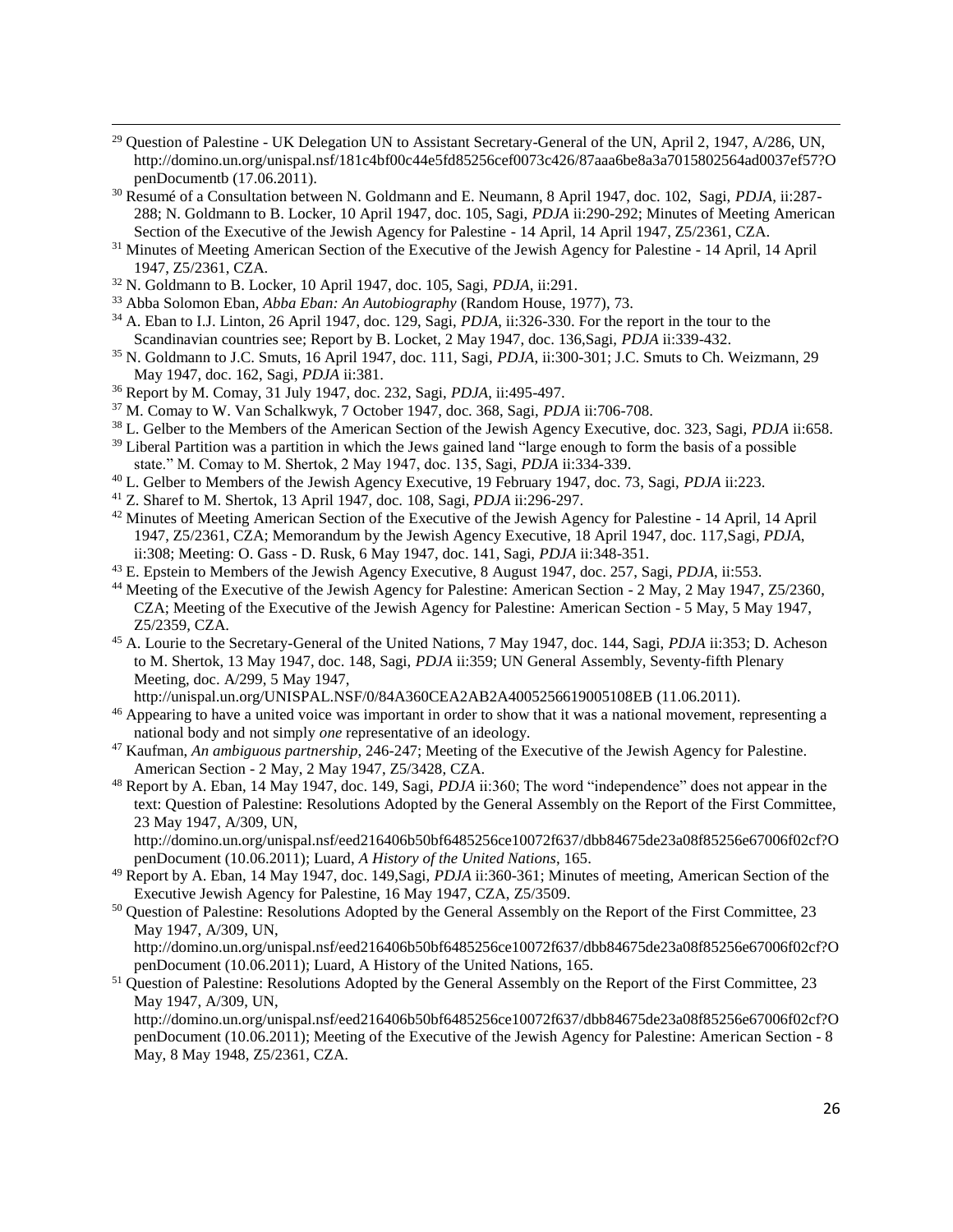- <sup>52</sup> Minutes of the Meeting of the American Section of the Jewish Agency for Palestine 10 March, 10 March 1947, Z5/3508, CZA; M. Shertok to G. Meyerson, 3 April 1947, doc. 98, Sagi, PDJA ii:282; M. Shertok to G. Meyerson, 4 April 1947, doc. 99, Sagi, PDJA ii:282-283; L. Lipsky to D. Acheson, 10 April 1947, doc. 104, Sagi, PDJA ii:289-290; N. Goldmann to B. Locker, 10 April 1947, doc. 105, Sagi, PDJA ii:290-292; Minutes of Meeting American Section of the Executive of the Jewish Agency for Palestine - 14 April, 14 April 1947, Z5/2361, CZA; N. Goldmann to J.C. Smuts, 16 April 1947, doc. 111, Sagi, PDJA ii:300-301; M. Shertok to G. Meyerson, 17 April 1947, doc. 115, Sagi, PDJA ii:305; N. Goldmann to J.C. Smuts, 16 April 1947, doc. 111, Sagi, PDJA ii:300-301; M. Shertok to G. Meyerson, 17 April 1947, doc. 115, Sagi, PDJA ii:305; Memorandum by the Jewish Agency Executive, 18 April 1947, doc. 117,Sagi, PDJA ii:307-309; Meeting: O. Gass - D. Rusk, 6 May 1947, doc. 141,Sagi, PDJA ii:348-351.
- <sup>53</sup> Minutes of the Meeting of the American Section of the Jewish Agency for Palestine 10 March, 10 March 1947, Z5/3508, CZA.
- <sup>54</sup> Henderson in Clifford, Feinberg, and Henderson, "Oral History Interview Clifford, Feinberg and Henderson", 1973, 119.
- <sup>55</sup> See e.g. Min of meeting, ASEJAP, 16 May 1947, CZA, Z5/3509.
- <sup>56</sup> Report by A. Eban, 14 May 1947, doc. 149, Sagi, *PDJA*, ii:362; Min of meeting, ASEJAP, 16 May 1947, CZA, Z5/3509; M. Comay to M. Schenck, 12 June 1947, doc. 170,Sagi, *PDJA*, ii:394-397; Zubok, Vladislav, "The Soviet Union and the Establishment of Israel" in Devine, Watson, and Wolz, *Israel and the Legacy of Harry S. Truman*, 74-80.
- <sup>57</sup> M. Comay to M. Schenck, 12 June 1947, doc. 170, Sagi, *PDJA*, ii:394-397.
- <sup>58</sup> Minutes of Meeting of the American Section of the Jewish Agency for Palestine 19 May, 19 May 1947, Z5/3509, CZA.
- <sup>59</sup> Report by A. Eban, 14 May 1947, doc. 149, Sagi, *PDJA*, ii:361; M. Comay to M. Shertok, 12 June 1947, doc. 170, Sagi, *PDJA* ii:394-397; E. Epstein to Members of the Jewish Agency Executive in Jerusalem, 20 June 1947, doc. 179, Sagi, *PDJA* ii:407-409.
- <sup>60</sup> Luard, *A History of the United Nations*, 165; Eban, *Abba Eban*, 76; Hahn, *Caught in the Middle East*, 37.
- <sup>61</sup> D. Ben-Gurion to the Chairman of the United Nations Special Committee on Palestine, 15 June 1947, doc. 171, Sagi, *PDJA*, ii:398-399. The Anglo-American Committee was a joint US-UK attempt to solve both the situation for Jews in Europe and the situation in Palestine.
- <sup>62</sup> M.S. Comay to M. Shertok, 30 June 1947, doc. 190, Sagi, *PDJA* ii:426-428; W. Eytan to M. Shertok, 10 July 1947, doc. 199, Sagi, *PDJA* ii:435-437.
- <sup>63</sup> W. Eytan to M. Shertok, 10 July 1947, doc. 199, Sagi, *PDJA* ii:435-437; M. Shertok to I.J. Linton, 11 July 1947, doc. 202, Sagi, *PDJA* ii:440; M. Shertok to E. Epstein, 17 July 1947, doc. 211,Sagi, *PDJA* ii :466; Ch. Berman to M. Sneh, 18 July 1947, doc. 212,Sagi, *PDJA* ii:467.
- <sup>64</sup> See e.g. Memorandum by Ch. Yassky, 18 July 1947, Sagi, *PDJA*, ii:468-473.
- <sup>65</sup> One should note that some individual Arab testimonies were given. Cunningham (Palestine) to Sec of State, 7 June 1947, FO371/61875, PRO; Jedda to FO, 12 June 1947, FO371/61875, PRO; Amman to FO, 25 June 25 1947, FO371/61875, PRO; Beirut to FO, 24 July 1947, FO371/61876, PRO; Luard, *A History of the United Nations*, 165-166; Morris, *Righteous Victims*, 182.
- <sup>66</sup> Morris, *Righteous Victims*, 182.
- <sup>67</sup> Beirut to FO, 24 July 1947, FO371/61876, PRO; Morris, *Righteous Victims*, 182.
- <sup>68</sup> Report by A. Eban, 4 August 1947, doc. 246, Sagi, *PDJA* ii:519.
- <sup>69</sup> Meeting: M. Shertok and M. Kahany H. Vigier, 8 August 1947, doc. 256, Sagi, *PDJA* ii:549-552.
- <sup>70</sup> Eban, *Abba Eban*, 82.

 $\overline{a}$ 

- <sup>71</sup> M. Kahany to M. Shertok, 28 July 1947, doc. 223, Sagi, *PDJA* ii:484-486; M. Shertok to the Chairman of the United Nations Special Committee on Palestine, 30 July 1947, doc. 226, Sagi, *PDJA* ii:488-489; G. Ruffer to Members of the Jewish Agency Executive, 2 August 1947, doc. 241, Sagi, *PDJA* ii:510-511.
- <sup>72</sup> M. Shertok to G. Meyerson, 30 July 1947, doc. 225 in Sagi, *PDJA* ii:488.
- <sup>73</sup> M. Shertok to G. Meyerson, 5 August 1947, doc. 251, Sagi, *PDJA* ii:528-532.
- <sup>74</sup> A. Rabel and B. Teichholz to S. Adler-Rudel and G. Ruffer, 12 August 1947, doc. 261, Sagi, *PDJA* ii:560-561.
- <sup>75</sup> M. Shertok to G. Meyerson, 15 August 1947, doc. 271, Sagi, *PDJA* ii:573.
- <sup>76</sup> Luard, *A History of the United Nations*, 166-167; Morris, *Righteous Victims*, 183; Hahn, *Caught in the Middle East*, 37-39.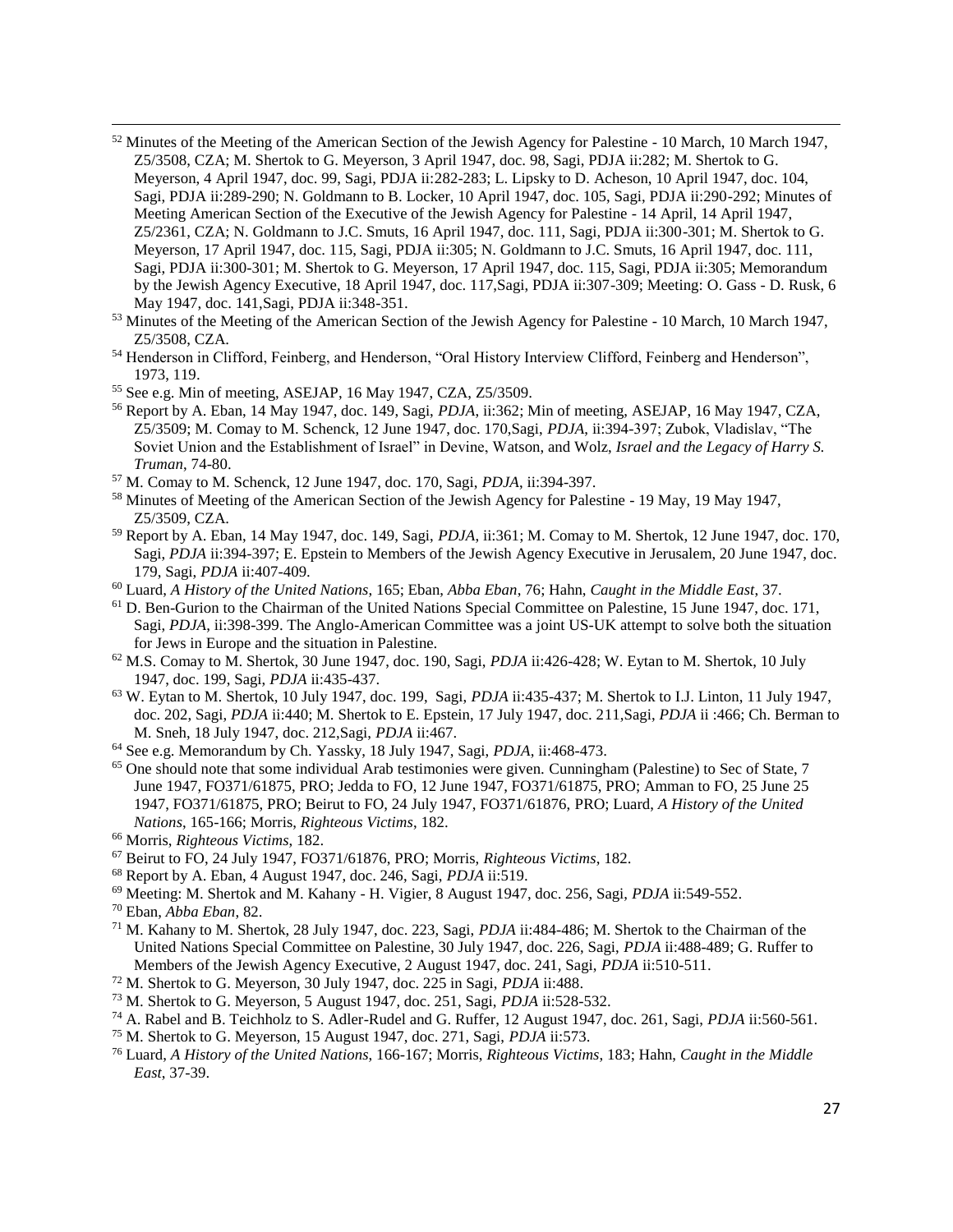<sup>77</sup> E. Epstein to D. Ben-Gurion and Members of the Jewish Agency Executive, 1 September 1947, doc. 299, Sagi, *PDJA* ii:615.

- <sup>80</sup> D. Adelson to Members of the Jewish Agency Executive, 9 September 1947, doc. 313 in Sagi, *PDJA* ii:638-639.
- <sup>81</sup> M. Sneh to the Jewish Agency Executive, 16 October 1947, doc. 385, Sagi, *PDJA* ii:730; M. Fischer to N. Goldman, 16 October 1947, doc. 387, Sagi, *PDJA* ii:732; M. Sneh to M. Shertok, 21 October 1947, doc. 396, Sagi, *PDJA* ii:744-745; N. Goldmann to M. Sneh, 23 October 1947, doc. 411, Sagi, *PDJA* ii:763-764; Sh. Meirov to M. Shertok, 25 October 1947, doc. 423, Sagi, *PDJA* ii:773-774; R. Nathan to J. Monnet, 29 October 1947, doc. 438, Sagi, *PDJA* ii:793 For documents about the link between the French vote and the Benelux' see N. Goldmann to M. Sneh, 23 October 1947, doc. 411, Sagi, *PDJA* ii:763-764; M. Comay to Z. Infeld, 20 October 1947, doc. 434, Sagi, *PDJA* ii:786-791.
- <sup>82</sup> Report of a Telephone Message by E. Epstein, 17 November 1947, doc. 485, Sagi, *PDJA* ii:854-855; A. Eban to P. Pescatore, 23 November 1947, doc. 500, Sagi, *PDJA* ii:869-871.
- <sup>83</sup> M. Sneh to M. Shertok, 15 September 1947, doc. 326, Sagi, *PDJA* ii:661-662.
- <sup>84</sup> Meeting of the Executive of the Jewish Agency for Palestine: American Section 1 October, 1 October 1947, Z5/2369, CZA.
- <sup>85</sup> Proceedings: A meeting of the Non-Zionist Organizations and the Jewish Agency 26 October, 26 October 1947, Z5/2375, CZA.
- <sup>86</sup> D. Ben-Gurion to Paula Ben-Gurion, 2 September 1947, doc. 304, Sagi, *PDJA* ii:619; D. Ben-Gurion to Paula Ben-Gurion, 4 September 1947, doc. 307, Sagi, *PDJA* ii:621-623; D. Adelson to Members of the Jewish Agency Executive, 8 September 1947, doc. 312, Sagi, *PDJA* ii:634-638; D. Adelson to Members of the Jewish Agency Executive, 9 September 1947, doc. 313, Sagi, *PDJA* ii:638-639; W. Eytan to G. Meyerson, 3 October 1947, doc. 360, Sagi, *PDJA* ii:698.
- <sup>87</sup> D.R. Wahl to I.L. Kenen, 23 September 1947, doc. 339, Sagi, *PDJA* ii:676-677; M. Shertok to G. Meyerson, 25 September 1947, doc. 341, Sagi, *PDJA* ii:678.
- <sup>88</sup> H.L. Shapiro to Chairmen of Local Emergency Committees, 1 October 1947, doc. 356, Sagi, *PDJA* ii:694.
- <sup>89</sup> Kaufman, *An ambiguous partnership*, 261.

 $\overline{a}$ 

- <sup>90</sup> Meeting of the Executive of the Jewish Agency for Palestine 19 September, 19 September 1947, Z5/2364, CZA.  $91$  Ibid.
- <sup>92</sup> Quoted in Cheryl Rubenberg, *Israel and the American National Interest: A Critical Examination* (University of Illinois Press, 1989), 31; Cohen, *Truman and Israel*, 89.
- <sup>93</sup> Hahn, *Caught in the Middle East*, 40.
- <sup>94</sup> Cohen, *Truman and Israel*, 60, 259.
- <sup>95</sup> Meeting of the Executive of the Jewish Agency for Palestine: American Section 1 October, 1 October 1947, Z5/2369, CZA; M. Yuval to D. Ben-Gurion, 23 October 1947, doc. 407, Sagi, *PDJA* ii:756-760; Cohen, *Truman and Israel*, 150-159; Merle Miller, *Plain Speaking, An Oral Biography of Harry S. Truman* (Berkley Publishing Co., 1973), 215-216.
- <sup>96</sup> A. Lourie to I.J. Linton, 2 October 1947, doc. 357, Sagi, *PDJA* ii:695.
- <sup>97</sup> M.A. Halperin to A. Lourie, 4 November 1947, doc. 459, Sagi, *PDJA* ii:821. Loy Henderson had made the same point regarding the US pressuring the Latin American countries, see Proceedings: A meeting of the Non-Zionist Organizations and the Jewish Agency - 26 October, 26 October 1947, Z5/2375, CZA; See also Cohen, *Truman and Israel*, 161.
- <sup>98</sup> M. Comay to M., 18 October 1947, doc. 390, Sagi, *PDJA* ii:736.
- <sup>99</sup> Luard, *A History of the United Nations*, 170-172; Ad Hoc Committee on Palestine, 20th Meeting, Press Release, 22 October, 1947, FO371/61879, PRO.
- <sup>100</sup> Z. Lifschitz to Z. Sharef, 24 October 1947, doc. 415, Sagi, *PDJA* ii:767-768; Proceedings: A meeting of the Non-Zionist Organizations and the Jewish Agency - 26 October, 26 October 1947, Z5/2375, CZA.
- <sup>101</sup> Ad Hoc Committee on the Palestine Question: Round-Up Covering the Period 23 September to 25 November 1947, 26 November 1947, http://unispal.un.org/UNISPAL.NSF/0/1070488EB1EA83C1852577BA0063F90B (29.06.2011).
- <sup>102</sup> W. Eytan to L. Gelber, 23 October 1947, doc. 408, Sagi, *PDJA* ii:761.
- <sup>103</sup> W. Eytan to L. Gelber, 23 October 1947, doc. 408, Sagi, *PDJA* ii:760-761.

<sup>78</sup> Palestine: Report of the UNSCOP, 5 September 1947, FO371/61878, PRO.

<sup>79</sup> Walid Khalidi, "Revisiting the UNGA Partition Resolution," *Journal of Palestine Studies* 27, no. 1 (1997): 16.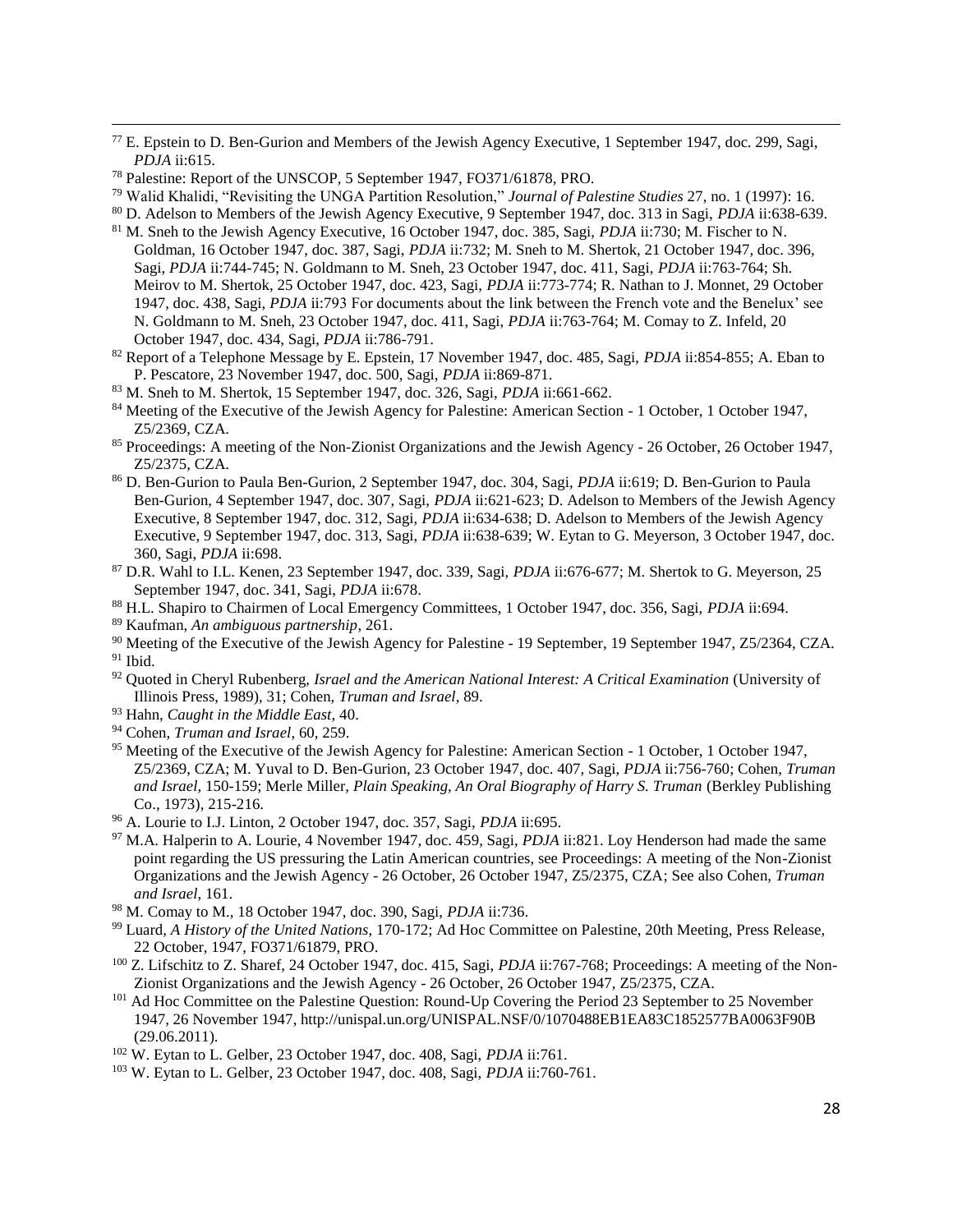- <sup>104</sup> B. Locker to C. Huysmans and L. de Brouckere, 22 October 1947, doc. 406, Sagi, *PDJA* ii:756.
- <sup>105</sup> Record of a Telephone Message from I.J. Linton, 31 October 1947, doc. 450, Sagi, *PDJA* ii:810-811.
- <sup>106</sup> See e.g. B. Locker to G. Rasmussen, 19 November 1947, doc. 491, Sagi, *PDJA* ii:860-861.
- <sup>107</sup> I.J. Linton to A. Eban, 3 November 1947, doc. 453, Sagi, *PDJA* ii:813-814.
- <sup>108</sup> This last point was especially true regarding the Eastern bloc.
- <sup>109</sup> L. Gelber to Members of the American Section of the Jewish Agency Executive, 5 November 1947, doc. 462, Sagi, *PDJA* ii:826.
- <sup>110</sup> Hilde Henriksen Waage, *Da staten Israel ble til: Et stridsspørsmål i norsk politikk 1945-49* (Oslo: Gyldendal Norsk Forlag, 1989), 80-81.
- <sup>111</sup> James Barros, *Trygve Lie and the Cold War: The UN Secretary-General Pursues Peace, 1946-1953* (Northern Illinois University Press, 1989), 181-190.
- <sup>112</sup> Abraham Rabinovich, "Intensely Lobbying the UN behind the scene, half a loaf by the Jerusalem Post", http://www.palestineremembered.com/Acre/Palestine-Remembered/Story780.html (21.07.2011).
- <sup>113</sup> Ch. Weizmann to President Truman, 25 November 1947, doc. 506, Sagi, *PDJA* ii:877.
- <sup>114</sup> Ch. Weizmann to President Truman, 25 November 1947, doc. 509, Sagi, *PDJA* ii:879-880.
- <sup>115</sup> Ch. Weizmann to President Truman, 28 November 1947, doc. 523, Sagi, *PDJA* ii:889-890.
- <sup>116</sup> Ch. Weizmann to A.E. Sassen, 25 November 1947, doc. 507, Sagi, *PDJA* ii:878.
- <sup>117</sup> I.J. Linton to J.C. Smuts, 27 November 1947, doc. 518, Sagi, *PDJA* ii:885-886.
- <sup>118</sup> Henderson in Clifford, Feinberg, and Henderson, "Oral History Interview Clifford, Feinberg and Henderson," 135-139; Cohen, *Truman and Israel*, 161.
- <sup>119</sup> Quoted in Cohen, *Truman and Israel*, 168.
- $120$  Quoted in Ibid., 169.

 $\overline{a}$ 

- <sup>121</sup> Hahn, *Caught in the Middle East*, 41; Alan R. Taylor, *Prelude to Israel: An Analysis of Zionist Diplomacy, 1897- 1947* (Inst for Palestine Studies, 1970), 104-105.
- <sup>122</sup> Taylor, *Prelude to Israel*, 104; Hahn, *Caught in the Middle East*, 41; Cohen, *Truman and Israel*, 169-170.
- <sup>123</sup> Henderson in Clifford, Feinberg, and Henderson, "Oral History Interview Clifford, Feinberg and Henderson," 136-137; Kathleen Christison, *Perceptions of Palestine: Their Influence on U.S. Middle East Policy* (London: University of California Press, 2001), 72; Cohen, *Truman and Israel*, 169.
- 124 Henderson in Clifford, Feinberg, and Henderson, "Oral History Interview Clifford, Feinberg and Henderson," 137; Cohen, *Truman and Israel*, 169.
- <sup>125</sup> A/RES/181(II) of 29 November 1947, http://domino.un.org/unispal.nsf/0/7f0af2bd897689b785256c330061d253 (14.06.2011).
- <sup>126</sup> D. Ben-Gurion to Paula Ben-Gurion, 2 September 1947, doc. 304, Sagi, *PDJA* ii:619.
- <sup>127</sup> Luard, *A History of the United Nations*, 174-180; Barros, *Trygve Lie and the Cold War*, 182-191. <sup>128</sup> Cunningham (Palestine) to FO, 3 December 1947, FO371/61890, PRO; FO to High Comm (Amman), 5 December 1947, FO816/111, PRO; Washington to Eastern Department, 8 December 1947, FO371/61892, PRO; UN del to FO, 9 January 1948, FO371/61893, PRO; Donald Neff, *Fallen Pillars: U.S. Policy Towards Palestine and Israel Since 1945*, (Inst for Palestine Studies, 2002), 52-59.
- <sup>129</sup> Avi Shlaim, *The Iron Wall: Israel and the Arab World* (Penguin Books Ltd, 2001), 27.
- <sup>130</sup> Benny Morris, *The Birth of the Palestinian Refugee Problem Revisited*, (Cambridge University Press, 2004).
- <sup>131</sup> Luard, *A History of the United Nations*, 176-178.
- <sup>132</sup> Barros, *Trygve Lie and the Cold War*, 189-190.
- <sup>133</sup> Ibid., 179-184.
- <sup>134</sup> Cohen, *Truman and Israel*, 188-198; Neff, *Fallen Pillars*, 60-61.
- <sup>135</sup> Quoted in Cohen, *Truman and Israel*, 193.
- <sup>136</sup> Steven L. Spiegel, *The Other Arab-Israeli Conflict: Making America's Middle East Policy, from Truman to Reagan* (University Of Chicago Press, 1986), 34; Cohen, *Truman and Israel*, 191, 204; Eban, *Abba Eban*, 110.
- <sup>137</sup> Clark Clifford with Richard Holbrooke, "President Truman's Decision to Recognize Israel," *The Jerusalem Viewpoints series*, May 1, 2008, No. 563,

http://www.jcpa.org/JCPA/Templates/ShowPage.asp?DBID=1&LNGID=1&TMID=111&FID=376&PID=0&II D=2203 (19.07.2011); Clifford in Clifford, Feinberg, and Henderson, "Oral History Interview Clifford, Feinberg and Henderson," 95-106; Spiegel, *The Other Arab-Israeli Conflict*, 36-37; Cohen, *Truman and Israel*, 208-209, 212-214.